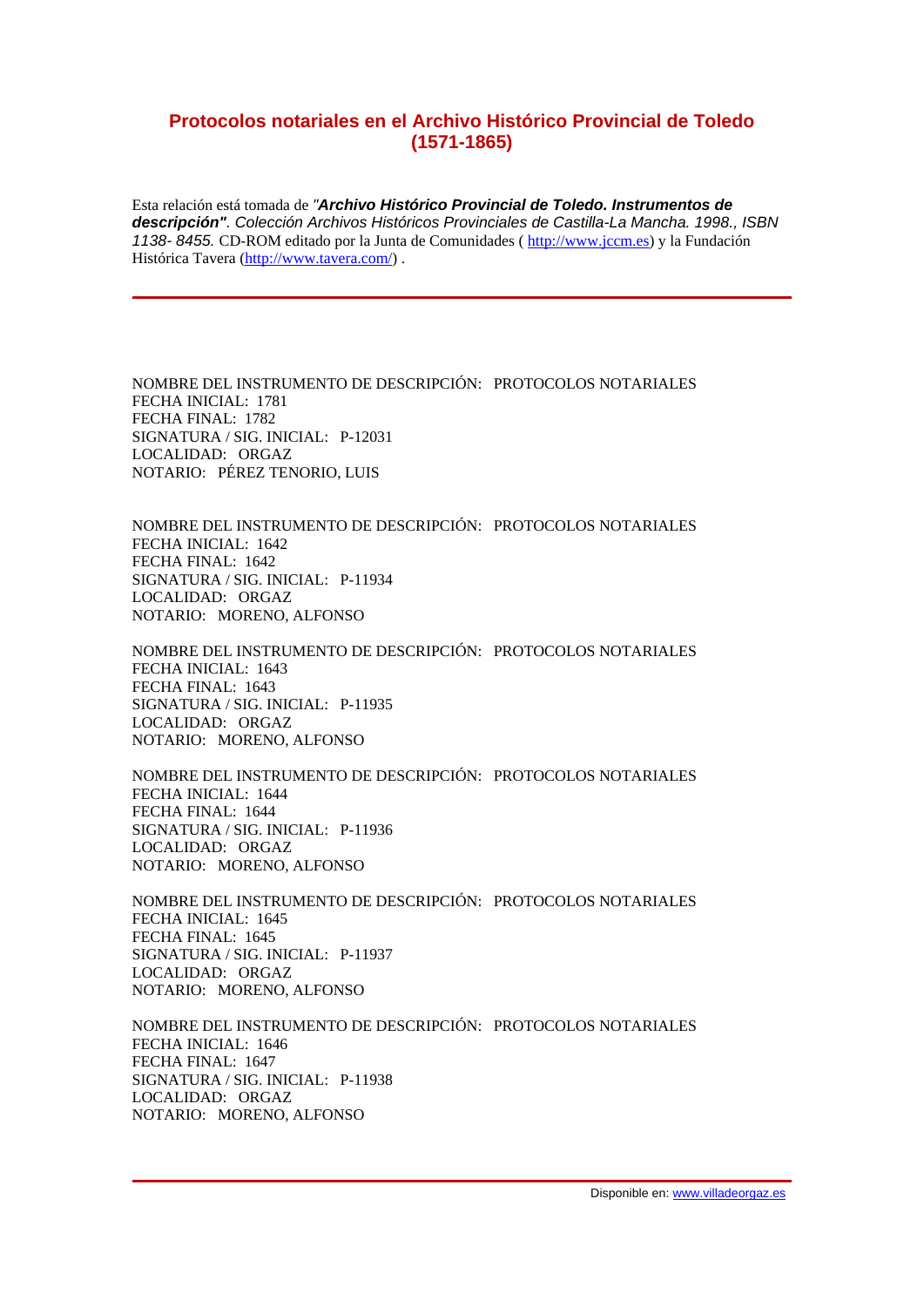NOMBRE DEL INSTRUMENTO DE DESCRIPCIÓN: PROTOCOLOS NOTARIALES FECHA INICIAL: 1652 FECHA FINAL: 1653 SIGNATURA / SIG. INICIAL: P-11939 LOCALIDAD: ORGAZ NOTARIO: MORENO, ALFONSO

NOMBRE DEL INSTRUMENTO DE DESCRIPCIÓN: PROTOCOLOS NOTARIALES FECHA INICIAL: 1654 FECHA FINAL: 1655 SIGNATURA / SIG. INICIAL: P-11940 LOCALIDAD: ORGAZ NOTARIO: MORENO, ALFONSO

NOMBRE DEL INSTRUMENTO DE DESCRIPCIÓN: PROTOCOLOS NOTARIALES FECHA INICIAL: 1656 FECHA FINAL: 1657 SIGNATURA / SIG. INICIAL: P-11941 LOCALIDAD: ORGAZ NOTARIO: MORENO, ALFONSO

NOMBRE DEL INSTRUMENTO DE DESCRIPCIÓN: PROTOCOLOS NOTARIALES FECHA INICIAL: 1658 FECHA FINAL: 1659 SIGNATURA / SIG. INICIAL: P-11942 LOCALIDAD: ORGAZ NOTARIO: MORENO, ALFONSO

NOMBRE DEL INSTRUMENTO DE DESCRIPCIÓN: PROTOCOLOS NOTARIALES FECHA INICIAL: 1660 FECHA FINAL: 1660 SIGNATURA / SIG. INICIAL: P-11943 LOCALIDAD: ORGAZ NOTARIO: MORENO, ALFONSO

NOMBRE DEL INSTRUMENTO DE DESCRIPCIÓN: PROTOCOLOS NOTARIALES FECHA INICIAL: 1661 FECHA FINAL: 1661 SIGNATURA / SIG. INICIAL: P-11944 LOCALIDAD: ORGAZ NOTARIO: MORENO, ALFONSO

NOMBRE DEL INSTRUMENTO DE DESCRIPCIÓN: PROTOCOLOS NOTARIALES FECHA INICIAL: 1662 FECHA FINAL: 1662 SIGNATURA / SIG. INICIAL: P-11945 LOCALIDAD: ORGAZ NOTARIO: MORENO, ALFONSO

NOMBRE DEL INSTRUMENTO DE DESCRIPCIÓN: PROTOCOLOS NOTARIALES FECHA INICIAL: 1664 FECHA FINAL: 1664 SIGNATURA / SIG. INICIAL: P-11946 LOCALIDAD: ORGAZ NOTARIO: MORENO, ALFONSO

NOMBRE DEL INSTRUMENTO DE DESCRIPCIÓN: PROTOCOLOS NOTARIALES FECHA INICIAL: 1665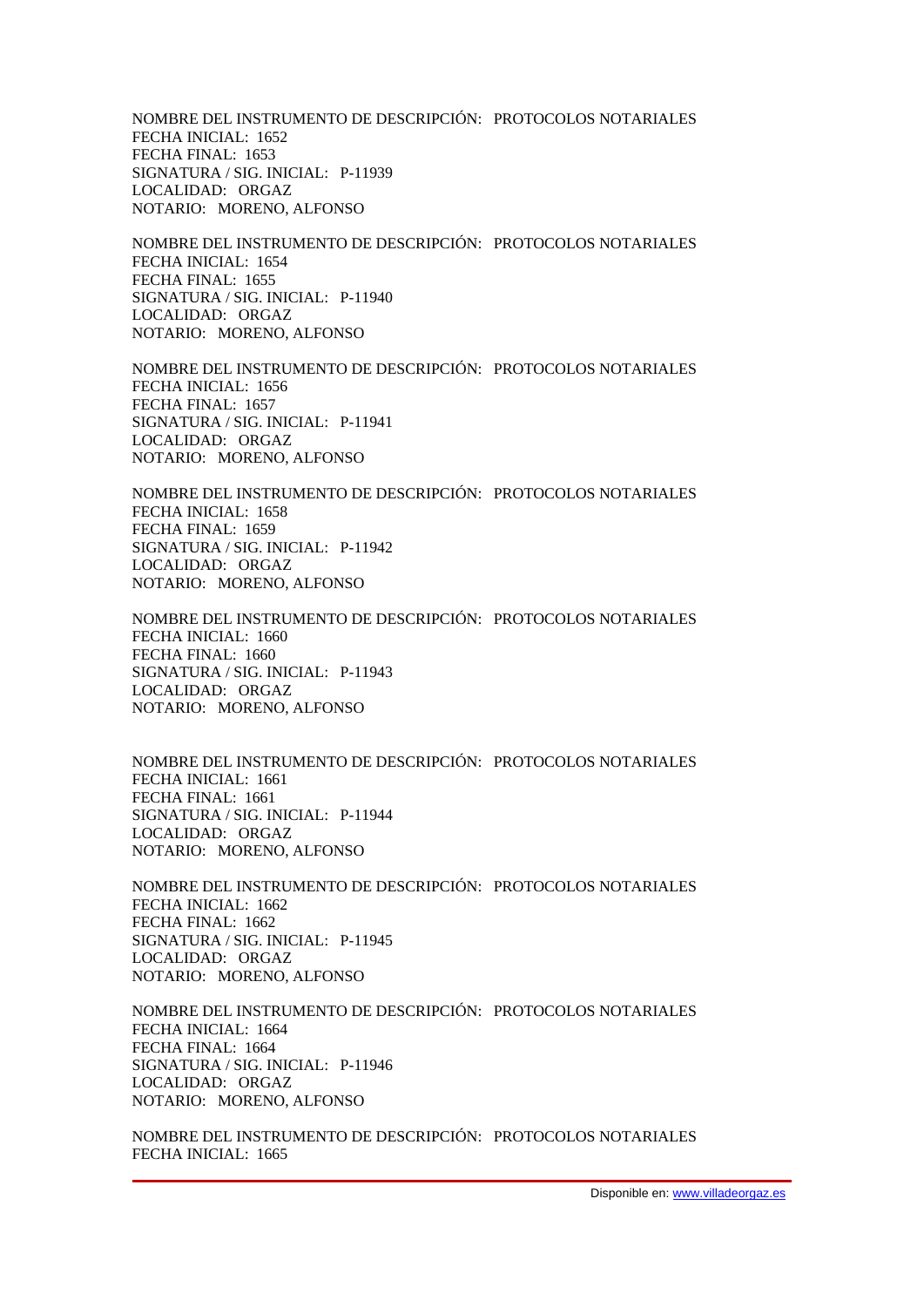FECHA FINAL: 1666 SIGNATURA / SIG. INICIAL: P-11947 LOCALIDAD: ORGAZ NOTARIO: MORENO, ALFONSO

NOMBRE DEL INSTRUMENTO DE DESCRIPCIÓN: PROTOCOLOS NOTARIALES FECHA INICIAL: 1631 FECHA FINAL: 1632 SIGNATURA / SIG. INICIAL: P-11948 LOCALIDAD: ORGAZ NOTARIO: RODRÍGUEZ, JOSÉ

NOMBRE DEL INSTRUMENTO DE DESCRIPCIÓN: PROTOCOLOS NOTARIALES FECHA INICIAL: 1633 FECHA FINAL: 1634 SIGNATURA / SIG. INICIAL: P-11949 LOCALIDAD: ORGAZ NOTARIO: RODRÍGUEZ, JOSÉ

NOMBRE DEL INSTRUMENTO DE DESCRIPCIÓN: PROTOCOLOS NOTARIALES FECHA INICIAL: 1635 FECHA FINAL: 1636 SIGNATURA / SIG. INICIAL: P-11950 LOCALIDAD: ORGAZ NOTARIO: RODRÍGUEZ, JOSÉ

NOMBRE DEL INSTRUMENTO DE DESCRIPCIÓN: PROTOCOLOS NOTARIALES FECHA INICIAL: 1637 FECHA FINAL: 1638 SIGNATURA / SIG. INICIAL: P-11951 LOCALIDAD: ORGAZ NOTARIO: RODRÍGUEZ, JOSÉ

NOMBRE DEL INSTRUMENTO DE DESCRIPCIÓN: PROTOCOLOS NOTARIALES FECHA INICIAL: 1639 FECHA FINAL: 1640 SIGNATURA / SIG. INICIAL: P-11952 LOCALIDAD: ORGAZ NOTARIO: RODRÍGUEZ, JOSÉ

NOMBRE DEL INSTRUMENTO DE DESCRIPCIÓN: PROTOCOLOS NOTARIALES FECHA INICIAL: 1643 FECHA FINAL: 1644 SIGNATURA / SIG. INICIAL: P-11953 LOCALIDAD: ORGAZ NOTARIO: RAMÍREZ, ANTONIO

NOMBRE DEL INSTRUMENTO DE DESCRIPCIÓN: PROTOCOLOS NOTARIALES FECHA INICIAL: 1645 FECHA FINAL: 1647 SIGNATURA / SIG. INICIAL: P-11954 LOCALIDAD: ORGAZ NOTARIO: SAINZ DEL ESPINAL, DIEGO

NOMBRE DEL INSTRUMENTO DE DESCRIPCIÓN: PROTOCOLOS NOTARIALES FECHA INICIAL: 1647 FECHA FINAL: 1649 SIGNATURA / SIG. INICIAL: P-11955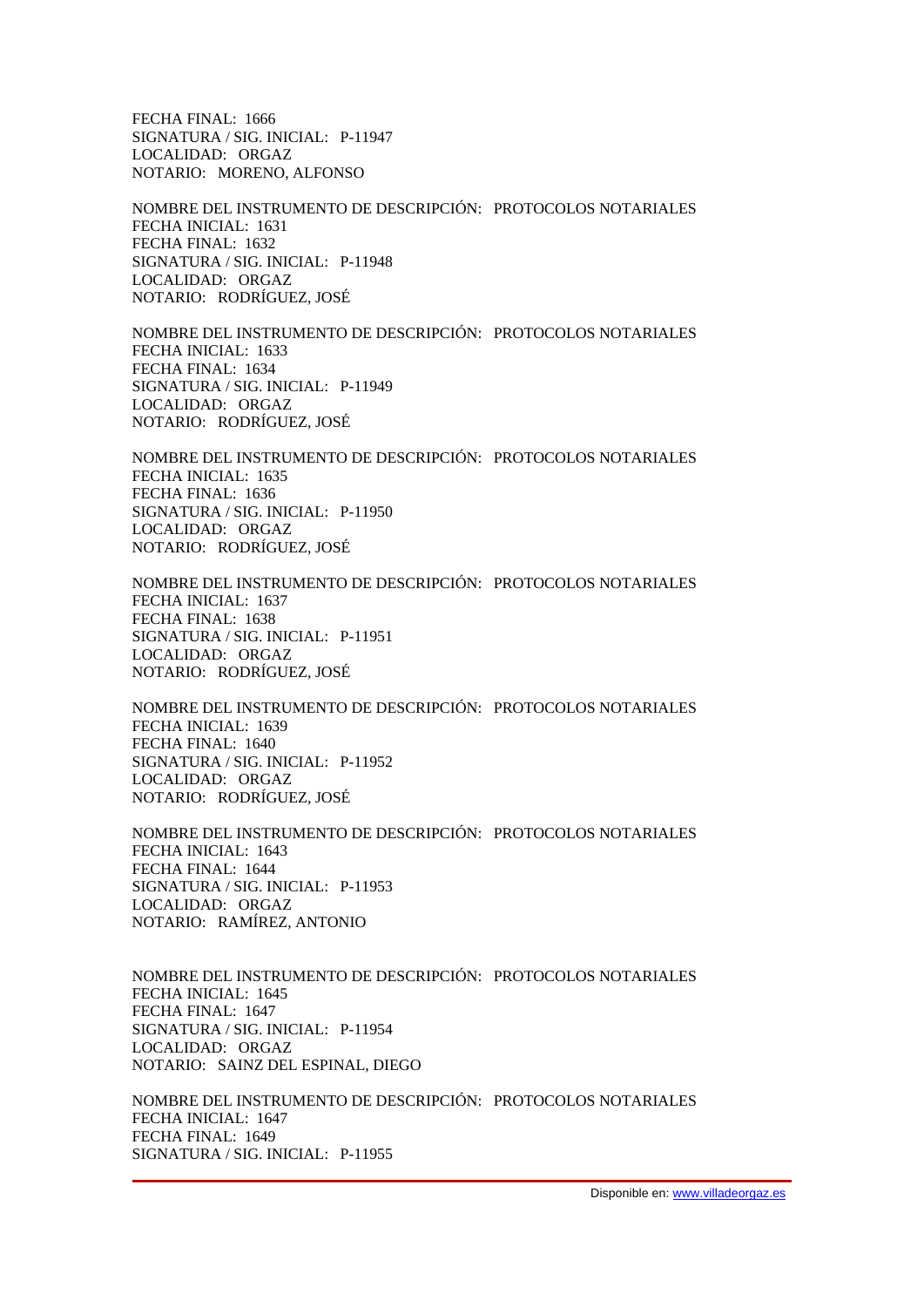LOCALIDAD: ORGAZ NOTARIO: SAINZ DEL ESPINAL, DIEGO NOTAS: DESDE DICIEMBRE DE 1647

NOMBRE DEL INSTRUMENTO DE DESCRIPCIÓN: PROTOCOLOS NOTARIALES FECHA INICIAL: 1650 FECHA FINAL: 1652 SIGNATURA / SIG. INICIAL: P-11956 LOCALIDAD: ORGAZ NOTARIO: SAINZ DEL ESPINAL, DIEGO

NOMBRE DEL INSTRUMENTO DE DESCRIPCIÓN: PROTOCOLOS NOTARIALES FECHA INICIAL: 1653 FECHA FINAL: 1656 SIGNATURA / SIG. INICIAL: P-11957/1 LOCALIDAD: ORGAZ NOTARIO: LÓPEZ CRESPO, GREGORIO

NOMBRE DEL INSTRUMENTO DE DESCRIPCIÓN: PROTOCOLOS NOTARIALES FECHA INICIAL: 1652 FECHA FINAL: 1653 SIGNATURA / SIG. INICIAL: P-11957/2 LOCALIDAD: ORGAZ NOTARIO: SAINZ DEL ESPINAL, DIEGO

NOMBRE DEL INSTRUMENTO DE DESCRIPCIÓN: PROTOCOLOS NOTARIALES FECHA INICIAL: 1655 FECHA FINAL: 1655 SIGNATURA / SIG. INICIAL: P-11957/3 LOCALIDAD: ORGAZ NOTARIO: SAINZ DEL ESPINAL, DIEGO

NOMBRE DEL INSTRUMENTO DE DESCRIPCIÓN: PROTOCOLOS NOTARIALES FECHA INICIAL: 1667 FECHA FINAL: 1668 SIGNATURA / SIG. INICIAL: P-11958 LOCALIDAD: ORGAZ NOTARIO: CALVO DE CASTRO, ANTONIO

NOMBRE DEL INSTRUMENTO DE DESCRIPCIÓN: PROTOCOLOS NOTARIALES FECHA INICIAL: 1669 FECHA FINAL: 1671 SIGNATURA / SIG. INICIAL: P-11959 LOCALIDAD: ORGAZ NOTARIO: CALVO DE CASTRO, ANTONIO

NOMBRE DEL INSTRUMENTO DE DESCRIPCIÓN: PROTOCOLOS NOTARIALES FECHA INICIAL: 1673 FECHA FINAL: 1680 SIGNATURA / SIG. INICIAL: P-11960 LOCALIDAD: ORGAZ NOTARIO: CALVO DE CASTRO, ANTONIO

NOMBRE DEL INSTRUMENTO DE DESCRIPCIÓN: PROTOCOLOS NOTARIALES FECHA INICIAL: 1666 FECHA FINAL: 1668 SIGNATURA / SIG. INICIAL: P-11961 LOCALIDAD: ORGAZ NOTARIO: MUÑOZ DE RIVERA, DIEGO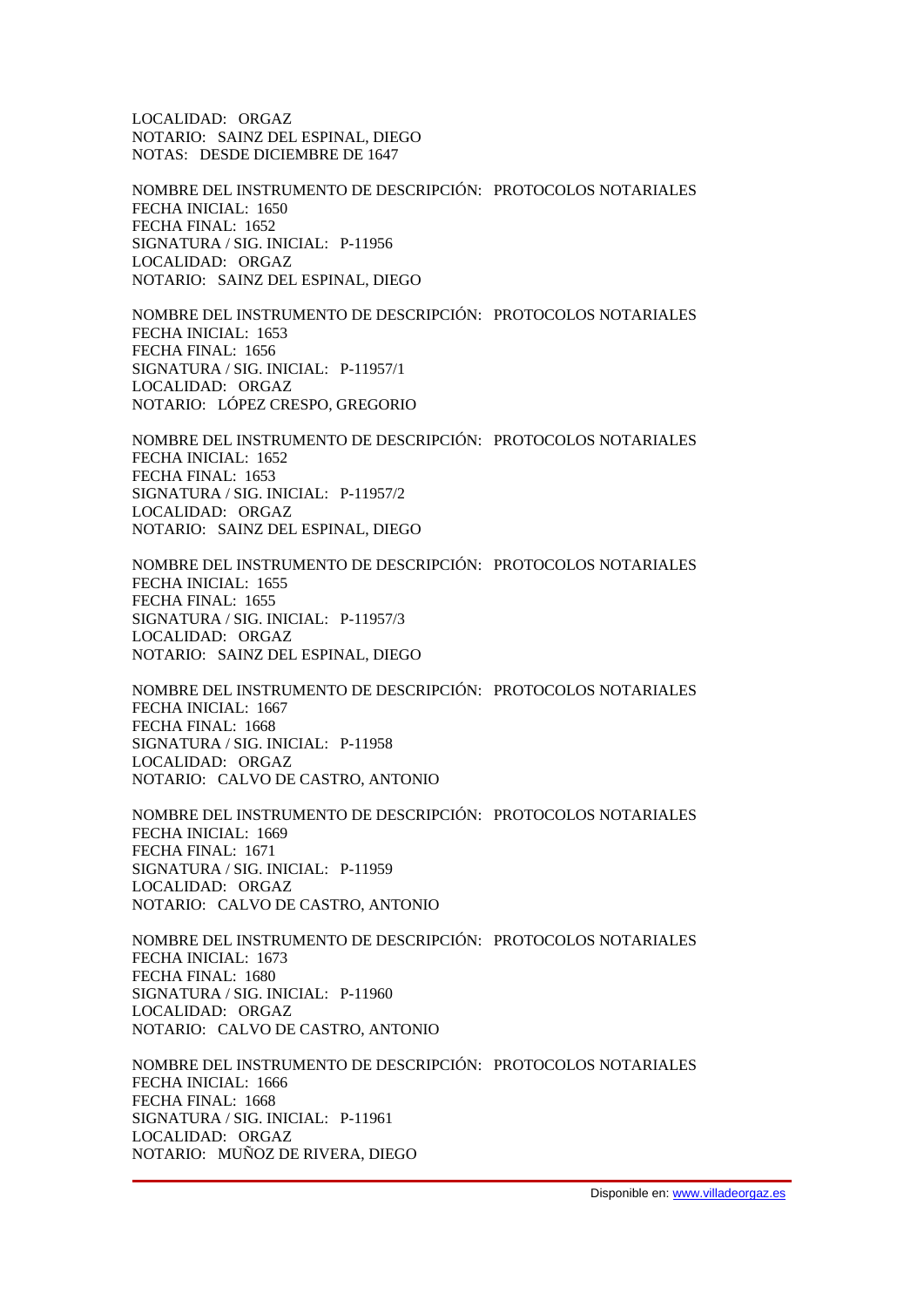NOMBRE DEL INSTRUMENTO DE DESCRIPCIÓN: PROTOCOLOS NOTARIALES FECHA INICIAL: 1668 FECHA FINAL: 1669 SIGNATURA / SIG. INICIAL: P-11962 LOCALIDAD: ORGAZ NOTARIO: GÓMEZ DELGADO, JUAN

NOMBRE DEL INSTRUMENTO DE DESCRIPCIÓN: PROTOCOLOS NOTARIALES FECHA INICIAL: 1671 FECHA FINAL: 1673 SIGNATURA / SIG. INICIAL: P-11963 LOCALIDAD: ORGAZ NOTARIO: GÓMEZ DELGADO, JUAN

NOMBRE DEL INSTRUMENTO DE DESCRIPCIÓN: PROTOCOLOS NOTARIALES FECHA INICIAL: 1672 FECHA FINAL: 1673 SIGNATURA / SIG. INICIAL: P-11964 LOCALIDAD: ORGAZ NOTARIO: GÓMEZ DELGADO, JUAN

NOMBRE DEL INSTRUMENTO DE DESCRIPCIÓN: PROTOCOLOS NOTARIALES FECHA INICIAL: 1674 FECHA FINAL: 1675 SIGNATURA / SIG. INICIAL: P-11965 LOCALIDAD: ORGAZ NOTARIO: GÓMEZ DELGADO, JUAN

NOMBRE DEL INSTRUMENTO DE DESCRIPCIÓN: PROTOCOLOS NOTARIALES FECHA INICIAL: 1676 FECHA FINAL: 1677 SIGNATURA / SIG. INICIAL: P-11966 LOCALIDAD: ORGAZ NOTARIO: GÓMEZ DELGADO, JUAN

NOMBRE DEL INSTRUMENTO DE DESCRIPCIÓN: PROTOCOLOS NOTARIALES FECHA INICIAL: 1678 FECHA FINAL: 1679 SIGNATURA / SIG. INICIAL: P-11967 LOCALIDAD: ORGAZ NOTARIO: GÓMEZ DELGADO, JUAN

NOMBRE DEL INSTRUMENTO DE DESCRIPCIÓN: PROTOCOLOS NOTARIALES FECHA INICIAL: 1680 FECHA FINAL: 1681 SIGNATURA / SIG. INICIAL: P-11968 LOCALIDAD: ORGAZ NOTARIO: GÓMEZ DELGADO, JUAN

NOMBRE DEL INSTRUMENTO DE DESCRIPCIÓN: PROTOCOLOS NOTARIALES FECHA INICIAL: 1682 FECHA FINAL: 1684 SIGNATURA / SIG. INICIAL: P-11969 LOCALIDAD: ORGAZ NOTARIO: GÓMEZ DELGADO, JUAN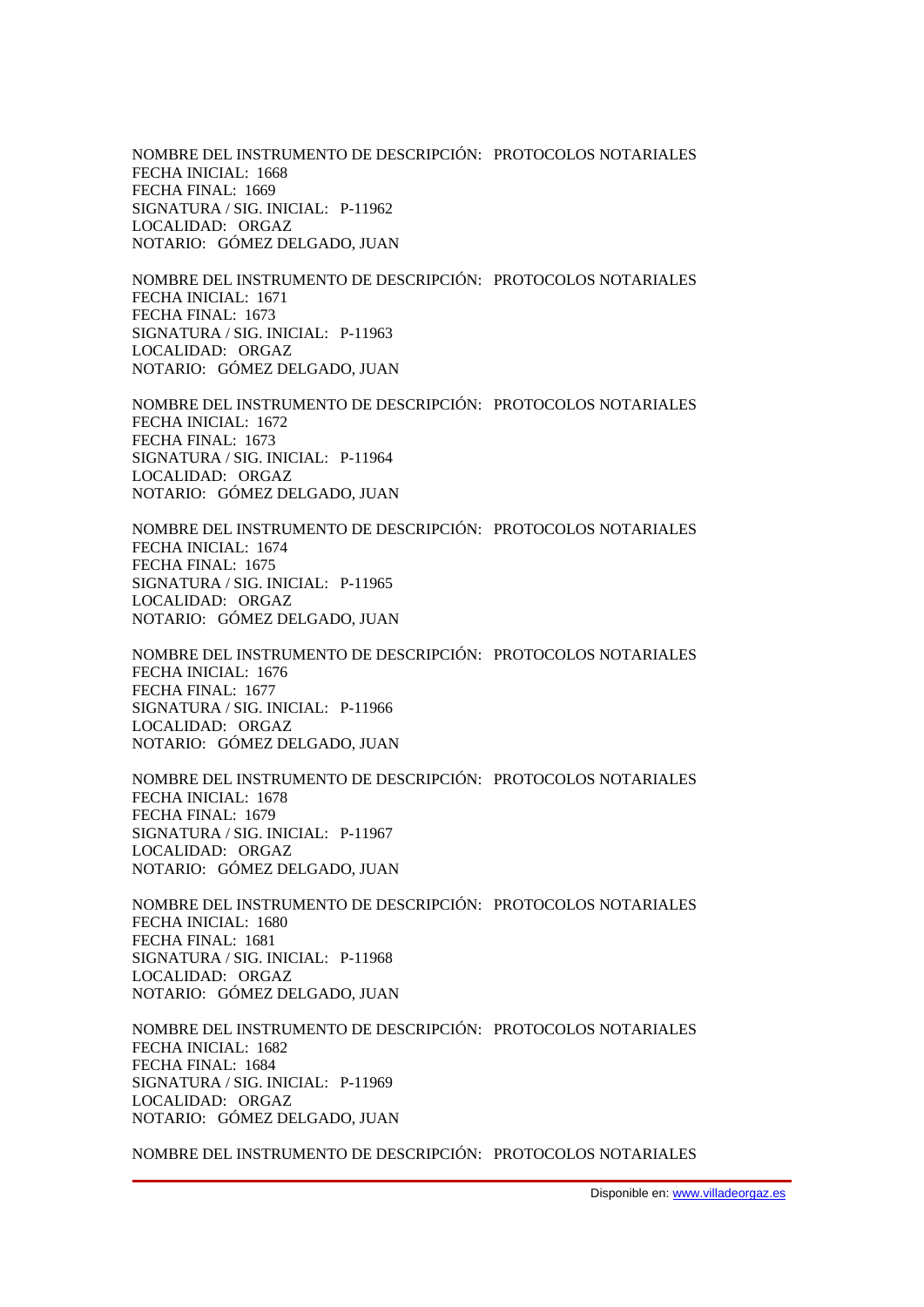FECHA INICIAL: 1685 FECHA FINAL: 1689 SIGNATURA / SIG. INICIAL: P-11970 LOCALIDAD: ORGAZ NOTARIO: GÓMEZ DELGADO, JUAN

NOMBRE DEL INSTRUMENTO DE DESCRIPCIÓN: PROTOCOLOS NOTARIALES FECHA INICIAL: 1690 FECHA FINAL: 1692 SIGNATURA / SIG. INICIAL: P-11971 LOCALIDAD: ORGAZ NOTARIO: GÓMEZ DELGADO, JUAN NOTAS: FIANZAS

NOMBRE DEL INSTRUMENTO DE DESCRIPCIÓN: PROTOCOLOS NOTARIALES FECHA INICIAL: 1681 FECHA FINAL: 1686 SIGNATURA / SIG. INICIAL: P-11972 LOCALIDAD: ORGAZ NOTARIO: CALVO DE CASTRO, ALFONSO

NOMBRE DEL INSTRUMENTO DE DESCRIPCIÓN: PROTOCOLOS NOTARIALES FECHA INICIAL: 1681 FECHA FINAL: 1692 SIGNATURA / SIG. INICIAL: P-11973 LOCALIDAD: ORGAZ NOTARIO: CALVO DE CASTRO, ALFONSO

NOMBRE DEL INSTRUMENTO DE DESCRIPCIÓN: PROTOCOLOS NOTARIALES FECHA INICIAL: 1693 FECHA FINAL: 1697 SIGNATURA / SIG. INICIAL: P-11974 LOCALIDAD: ORGAZ NOTARIO: CALVO DE CASTRO, ALFONSO

NOMBRE DEL INSTRUMENTO DE DESCRIPCIÓN: PROTOCOLOS NOTARIALES FECHA INICIAL: 1700 FECHA FINAL: 1707 SIGNATURA / SIG. INICIAL: P-11975 LOCALIDAD: ORGAZ NOTARIO: CALVO DE CASTRO, ALFONSO

NOMBRE DEL INSTRUMENTO DE DESCRIPCIÓN: PROTOCOLOS NOTARIALES FECHA INICIAL: 1694 FECHA FINAL: 1695 SIGNATURA / SIG. INICIAL: P-11976 LOCALIDAD: ORGAZ NOTARIO: RUIZ CORRALES, BLAS

NOMBRE DEL INSTRUMENTO DE DESCRIPCIÓN: PROTOCOLOS NOTARIALES FECHA INICIAL: 1696 FECHA FINAL: 1698 SIGNATURA / SIG. INICIAL: P-11977 LOCALIDAD: ORGAZ NOTARIO: RUIZ CORRALES, BLAS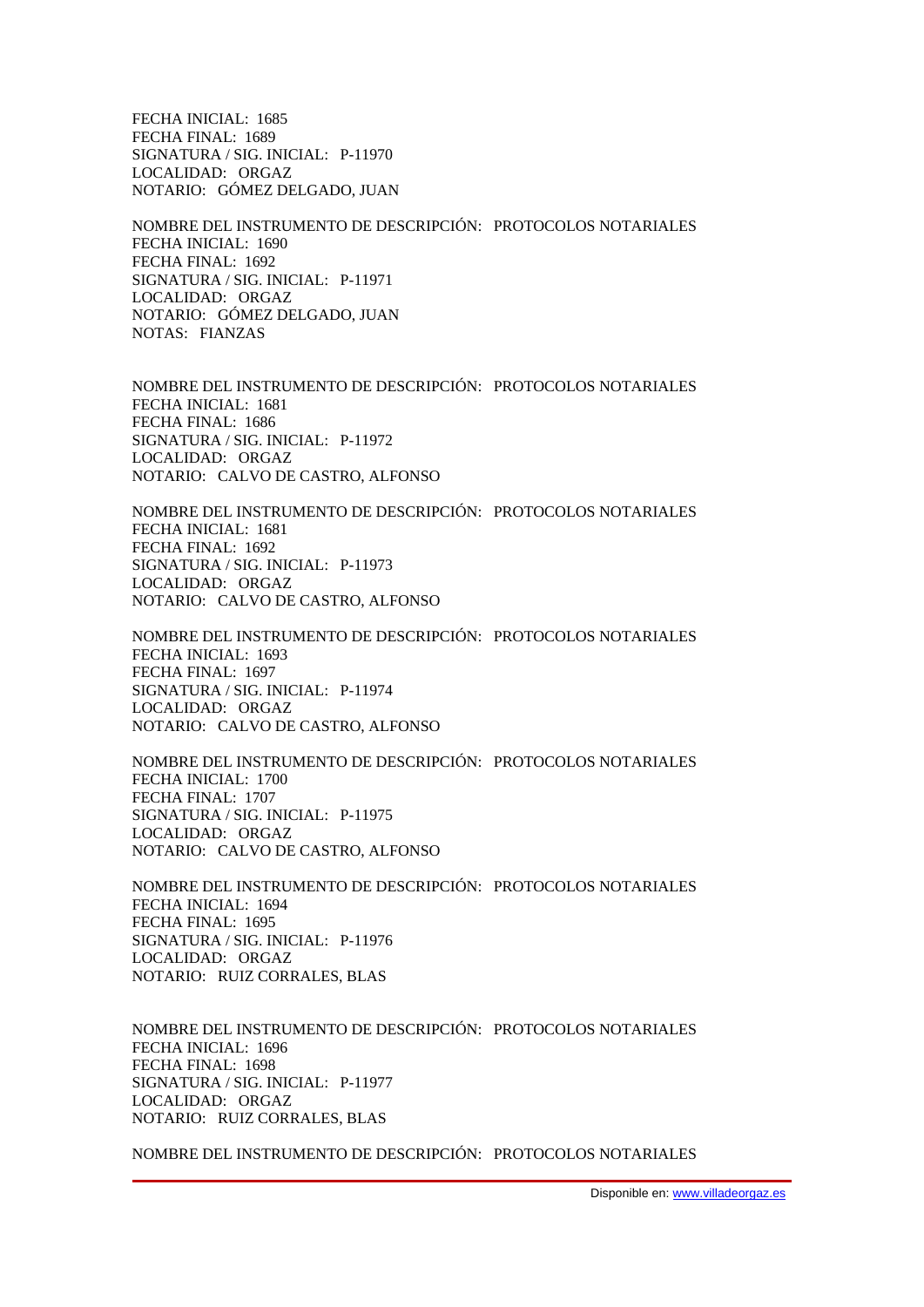FECHA INICIAL: 1699 FECHA FINAL: 1701 SIGNATURA / SIG. INICIAL: P-11978 LOCALIDAD: ORGAZ NOTARIO: RUIZ CORRALES, BLAS

NOMBRE DEL INSTRUMENTO DE DESCRIPCIÓN: PROTOCOLOS NOTARIALES FECHA INICIAL: 1702 FECHA FINAL: 1704 SIGNATURA / SIG. INICIAL: P-11979 LOCALIDAD: ORGAZ NOTARIO: RUIZ CORRALES, BLAS

NOMBRE DEL INSTRUMENTO DE DESCRIPCIÓN: PROTOCOLOS NOTARIALES FECHA INICIAL: 1705 FECHA FINAL: 1707 SIGNATURA / SIG. INICIAL: P-11980 LOCALIDAD: ORGAZ NOTARIO: RUIZ CORRALES, BLAS

NOMBRE DEL INSTRUMENTO DE DESCRIPCIÓN: PROTOCOLOS NOTARIALES FECHA INICIAL: 1708 FECHA FINAL: 1709 SIGNATURA / SIG. INICIAL: P-11981 LOCALIDAD: ORGAZ NOTARIO: RUIZ CORRALES, BLAS

NOMBRE DEL INSTRUMENTO DE DESCRIPCIÓN: PROTOCOLOS NOTARIALES FECHA INICIAL: 1710 FECHA FINAL: 1711 SIGNATURA / SIG. INICIAL: P-11982 LOCALIDAD: ORGAZ NOTARIO: RUIZ CORRALES, BLAS

NOMBRE DEL INSTRUMENTO DE DESCRIPCIÓN: PROTOCOLOS NOTARIALES FECHA INICIAL: 1712 FECHA FINAL: 1714 SIGNATURA / SIG. INICIAL: P-11983 LOCALIDAD: ORGAZ NOTARIO: RUIZ CORRALES, BLAS

NOMBRE DEL INSTRUMENTO DE DESCRIPCIÓN: PROTOCOLOS NOTARIALES FECHA INICIAL: 1715 FECHA FINAL: 1718 SIGNATURA / SIG. INICIAL: P-11984 LOCALIDAD: ORGAZ NOTARIO: RUIZ CORRALES, BLAS

NOMBRE DEL INSTRUMENTO DE DESCRIPCIÓN: PROTOCOLOS NOTARIALES FECHA INICIAL: 1719 FECHA FINAL: 1721 SIGNATURA / SIG. INICIAL: P-11985 LOCALIDAD: ORGAZ NOTARIO: RUIZ CORRALES, BLAS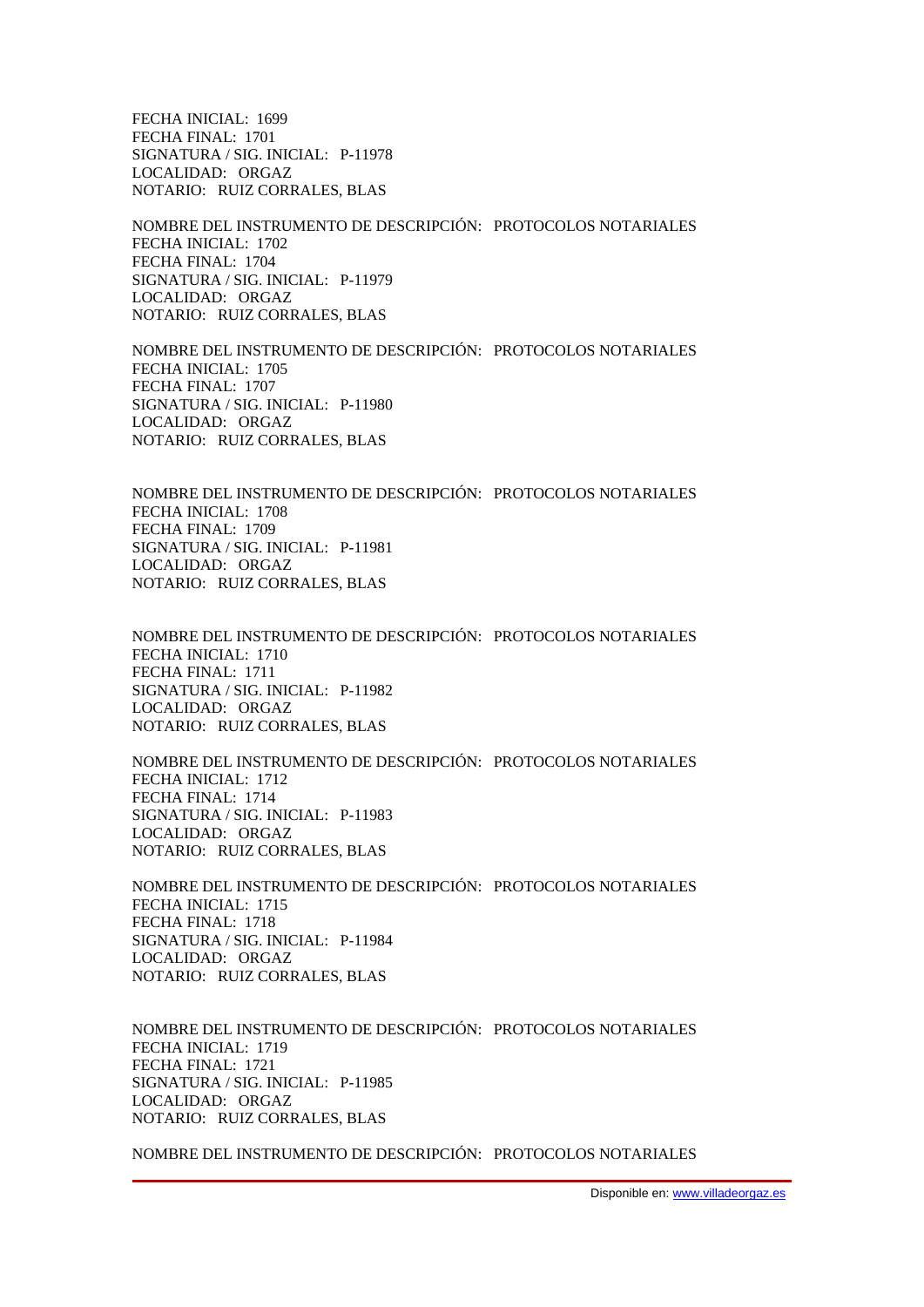FECHA INICIAL: 1722 FECHA FINAL: 1722 SIGNATURA / SIG. INICIAL: P-11986 LOCALIDAD: ORGAZ NOTARIO: RUIZ CORRALES, BLAS NOTAS: DE ENERO A SEPTIEMBRE

NOMBRE DEL INSTRUMENTO DE DESCRIPCIÓN: PROTOCOLOS NOTARIALES FECHA INICIAL: 1722 FECHA FINAL: 1724 SIGNATURA / SIG. INICIAL: P-11987 LOCALIDAD: ORGAZ NOTARIO: RUIZ CORRALES, BLAS NOTAS: DESDE OCTUBRE DE 1722 HASTA DICIEMBRE DE 1724

NOMBRE DEL INSTRUMENTO DE DESCRIPCIÓN: PROTOCOLOS NOTARIALES FECHA INICIAL: 1725 FECHA FINAL: 1727 SIGNATURA / SIG. INICIAL: P-11988 LOCALIDAD: ORGAZ NOTARIO: RUIZ CORRALES, BLAS

NOMBRE DEL INSTRUMENTO DE DESCRIPCIÓN: PROTOCOLOS NOTARIALES FECHA INICIAL: 1728 FECHA FINAL: 1730 SIGNATURA / SIG. INICIAL: P-11989 LOCALIDAD: ORGAZ NOTARIO: RUIZ CORRALES, BLAS

NOMBRE DEL INSTRUMENTO DE DESCRIPCIÓN: PROTOCOLOS NOTARIALES FECHA INICIAL: 1731 FECHA FINAL: 1733 SIGNATURA / SIG. INICIAL: P-11990 LOCALIDAD: ORGAZ NOTARIO: RUIZ CORRALES, BLAS

NOMBRE DEL INSTRUMENTO DE DESCRIPCIÓN: PROTOCOLOS NOTARIALES FECHA INICIAL: 1734 FECHA FINAL: 1735 SIGNATURA / SIG. INICIAL: P-11991 LOCALIDAD: ORGAZ NOTARIO: RUIZ CORRALES, BLAS

NOMBRE DEL INSTRUMENTO DE DESCRIPCIÓN: PROTOCOLOS NOTARIALES FECHA INICIAL: 1715 FECHA FINAL: 1721 SIGNATURA / SIG. INICIAL: P-11992 LOCALIDAD: ORGAZ NOTARIO: GARCÍA DE ARCE, JOSÉ

NOMBRE DEL INSTRUMENTO DE DESCRIPCIÓN: PROTOCOLOS NOTARIALES FECHA INICIAL: 1715 FECHA FINAL: 1755 SIGNATURA / SIG. INICIAL: P-11993 LOCALIDAD: ORGAZ NOTARIO: GARCÍA DE ARCE, JOSÉ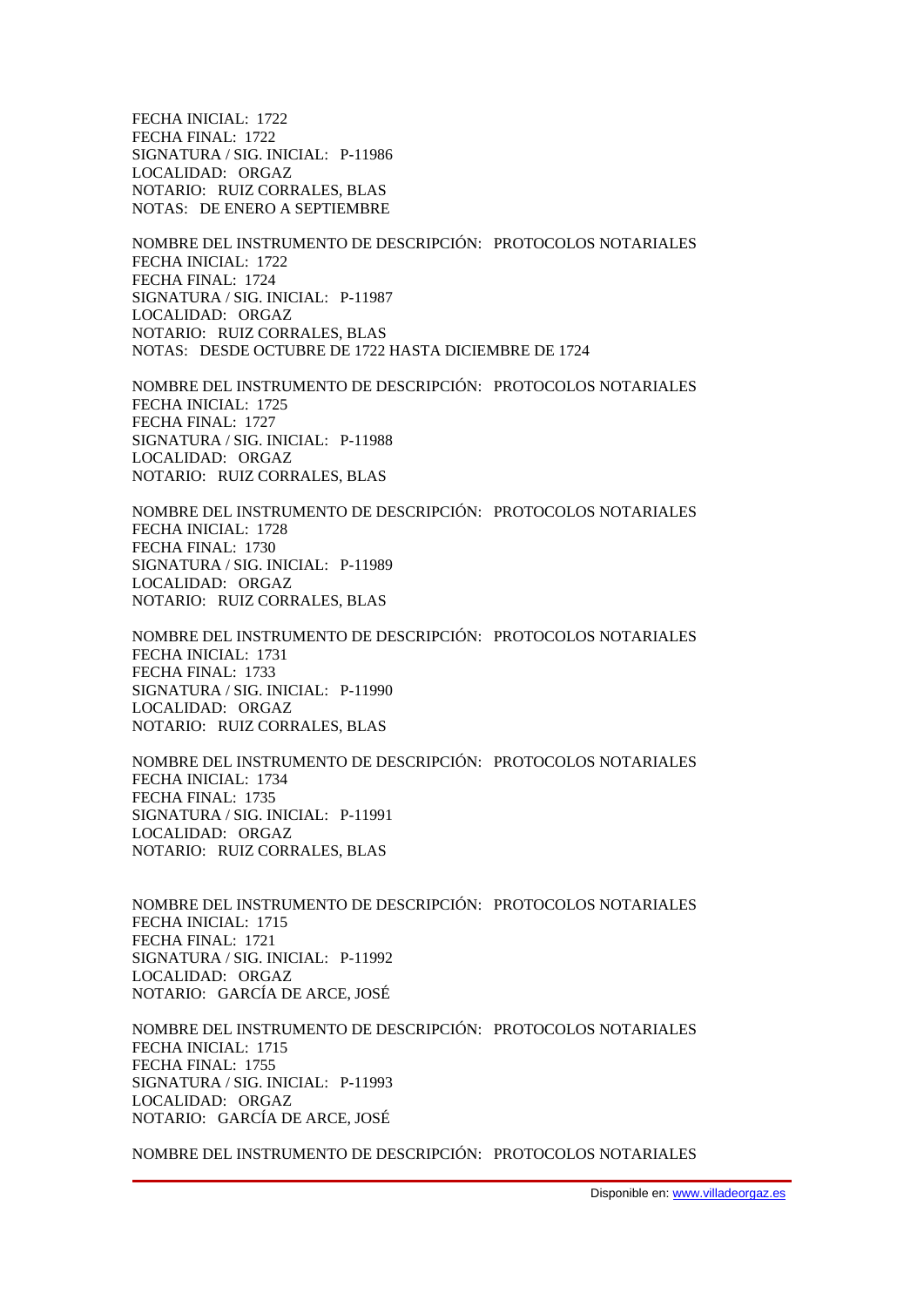FECHA INICIAL: 1722 FECHA FINAL: 1727 SIGNATURA / SIG. INICIAL: P-11994 LOCALIDAD: ORGAZ NOTARIO: GARCÍA DE ARCE, JOSÉ

NOMBRE DEL INSTRUMENTO DE DESCRIPCIÓN: PROTOCOLOS NOTARIALES FECHA INICIAL: 1728 FECHA FINAL: 1731 SIGNATURA / SIG. INICIAL: P-11995 LOCALIDAD: ORGAZ NOTARIO: GARCÍA DE ARCE, JOSÉ

NOMBRE DEL INSTRUMENTO DE DESCRIPCIÓN: PROTOCOLOS NOTARIALES FECHA INICIAL: 1732 FECHA FINAL: 1735 SIGNATURA / SIG. INICIAL: P-11996 LOCALIDAD: ORGAZ NOTARIO: GARCÍA DE ARCE, JOSÉ

NOMBRE DEL INSTRUMENTO DE DESCRIPCIÓN: PROTOCOLOS NOTARIALES FECHA INICIAL: 1736 FECHA FINAL: 1738 SIGNATURA / SIG. INICIAL: P-11997 LOCALIDAD: ORGAZ NOTARIO: GARCÍA DE ARCE, JOSÉ

NOMBRE DEL INSTRUMENTO DE DESCRIPCIÓN: PROTOCOLOS NOTARIALES FECHA INICIAL: 1741 FECHA FINAL: 1743 SIGNATURA / SIG. INICIAL: P-11998/2 LOCALIDAD: ORGAZ NOTARIO: GARCÍA DE ARCE, JOSÉ

NOMBRE DEL INSTRUMENTO DE DESCRIPCIÓN: PROTOCOLOS NOTARIALES FECHA INICIAL: 1739 FECHA FINAL: 1740 SIGNATURA / SIG. INICIAL: P-11999 LOCALIDAD: ORGAZ NOTARIO: GARCÍA DE ARCE, JOSÉ

NOMBRE DEL INSTRUMENTO DE DESCRIPCIÓN: PROTOCOLOS NOTARIALES FECHA INICIAL: 1741 FECHA FINAL: 1743 SIGNATURA / SIG. INICIAL: P-12000 LOCALIDAD: ORGAZ NOTARIO: GARCÍA DE ARCE, JOSÉ

NOMBRE DEL INSTRUMENTO DE DESCRIPCIÓN: PROTOCOLOS NOTARIALES FECHA INICIAL: 1744 FECHA FINAL: 1749 SIGNATURA / SIG. INICIAL: P-12001 LOCALIDAD: ORGAZ NOTARIO: GARCÍA DE ARCE, JOSÉ

NOMBRE DEL INSTRUMENTO DE DESCRIPCIÓN: PROTOCOLOS NOTARIALES FECHA INICIAL: 1750 FECHA FINAL: 1755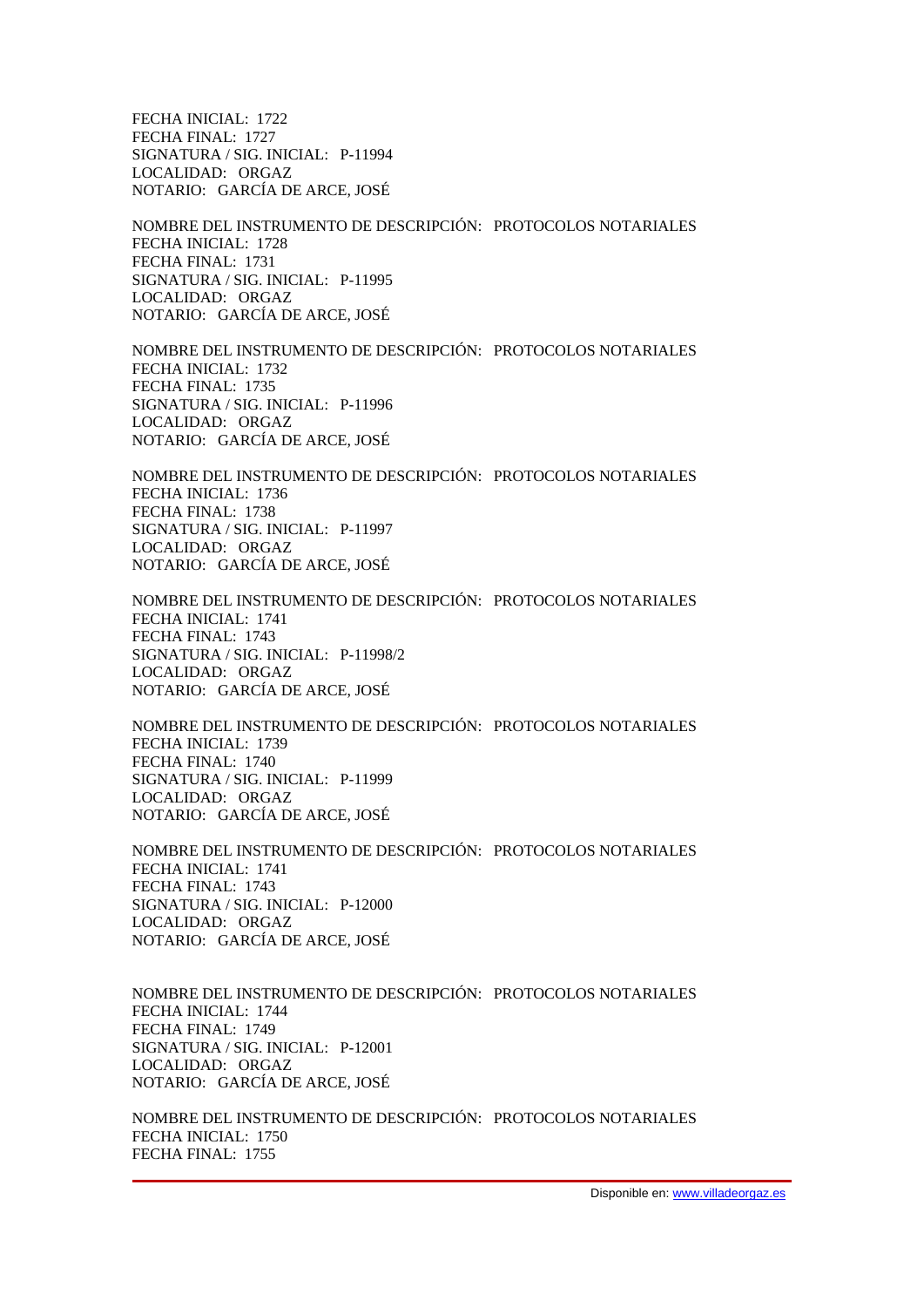SIGNATURA / SIG. INICIAL: P-12002 LOCALIDAD: ORGAZ NOTARIO: GARCÍA DE ARCE, JOSÉ

NOMBRE DEL INSTRUMENTO DE DESCRIPCIÓN: PROTOCOLOS NOTARIALES FECHA INICIAL: 1723 FECHA FINAL: 1724 SIGNATURA / SIG. INICIAL: P-12003 LOCALIDAD: ORGAZ NOTARIO: DOMINGO, LUIS

NOMBRE DEL INSTRUMENTO DE DESCRIPCIÓN: PROTOCOLOS NOTARIALES FECHA INICIAL: 1739 FECHA FINAL: 1740 SIGNATURA / SIG. INICIAL: P-12004 LOCALIDAD: ORGAZ NOTARIO: CRESPO DE LA SERNA, FELIPE

NOMBRE DEL INSTRUMENTO DE DESCRIPCIÓN: PROTOCOLOS NOTARIALES FECHA INICIAL: 1741 FECHA FINAL: 1742 SIGNATURA / SIG. INICIAL: P-12005 LOCALIDAD: ORGAZ NOTARIO: CRESPO DE LA SERNA, FELIPE

NOMBRE DEL INSTRUMENTO DE DESCRIPCIÓN: PROTOCOLOS NOTARIALES FECHA INICIAL: 1743 FECHA FINAL: 1744 SIGNATURA / SIG. INICIAL: P-12006 LOCALIDAD: ORGAZ NOTARIO: CRESPO DE LA SERNA, FELIPE

NOMBRE DEL INSTRUMENTO DE DESCRIPCIÓN: PROTOCOLOS NOTARIALES FECHA INICIAL: 1745 FECHA FINAL: 1746 SIGNATURA / SIG. INICIAL: P-12007 LOCALIDAD: ORGAZ NOTARIO: CRESPO DE LA SERNA, FELIPE

NOMBRE DEL INSTRUMENTO DE DESCRIPCIÓN: PROTOCOLOS NOTARIALES FECHA INICIAL: 1747 FECHA FINAL: 1748 SIGNATURA / SIG. INICIAL: P-12008 LOCALIDAD: ORGAZ NOTARIO: CRESPO DE LA SERNA, FELIPE

NOMBRE DEL INSTRUMENTO DE DESCRIPCIÓN: PROTOCOLOS NOTARIALES FECHA INICIAL: 1749 FECHA FINAL: 1750 SIGNATURA / SIG. INICIAL: P-12009 LOCALIDAD: ORGAZ NOTARIO: CRESPO DE LA SERNA, FELIPE

NOMBRE DEL INSTRUMENTO DE DESCRIPCIÓN: PROTOCOLOS NOTARIALES FECHA INICIAL: 1751 FECHA FINAL: 1751 SIGNATURA / SIG. INICIAL: P-12010 LOCALIDAD: ORGAZ NOTARIO: CRESPO DE LA SERNA, FELIPE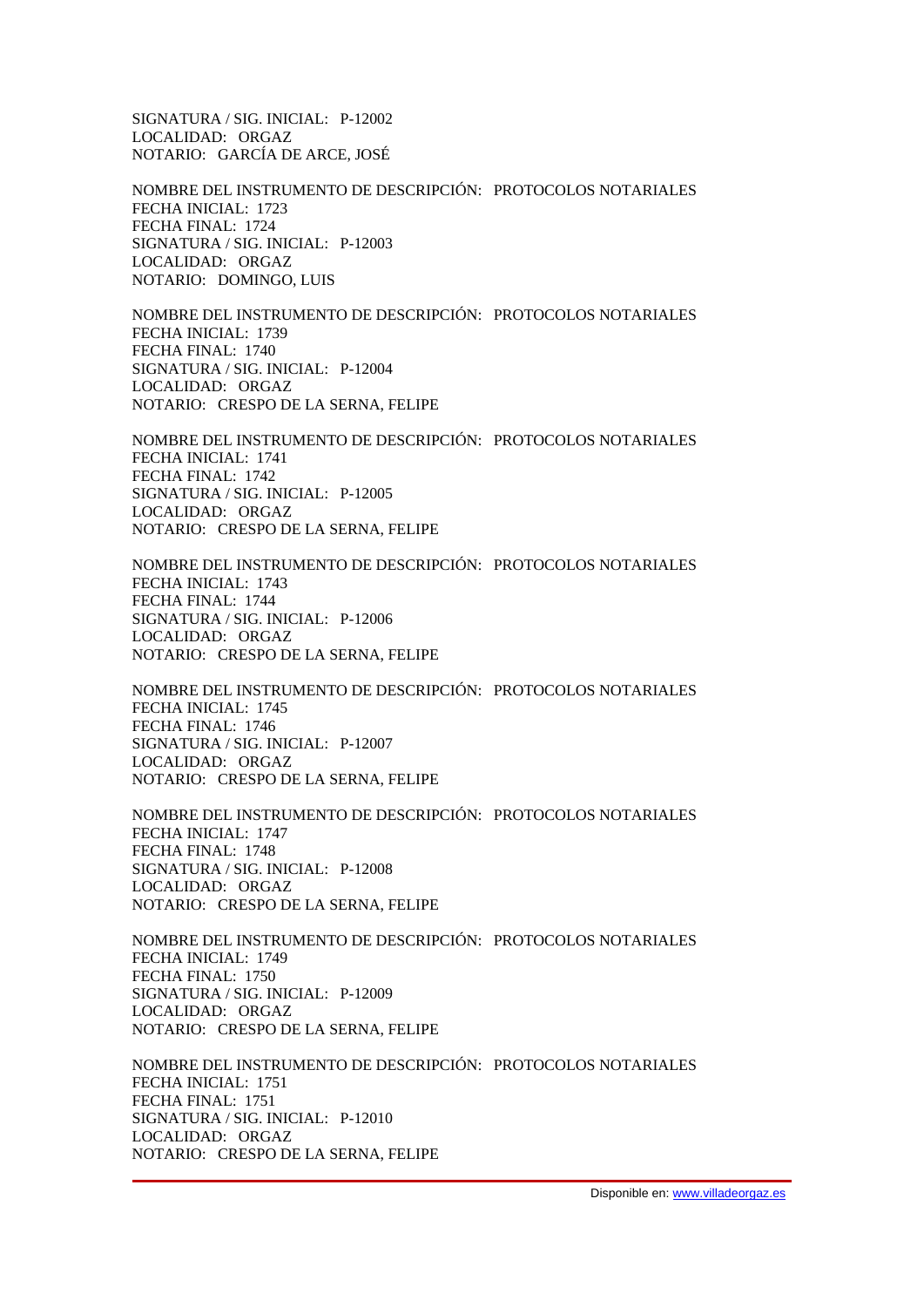NOMBRE DEL INSTRUMENTO DE DESCRIPCIÓN: PROTOCOLOS NOTARIALES FECHA INICIAL: 1752 FECHA FINAL: 1752 SIGNATURA / SIG. INICIAL: P-12011 LOCALIDAD: ORGAZ NOTARIO: CRESPO DE LA SERNA, FELIPE

NOMBRE DEL INSTRUMENTO DE DESCRIPCIÓN: PROTOCOLOS NOTARIALES FECHA INICIAL: 1754 FECHA FINAL: 1755 SIGNATURA / SIG. INICIAL: P-12012 LOCALIDAD: ORGAZ NOTARIO: CRESPO DE LA SERNA, FELIPE

NOMBRE DEL INSTRUMENTO DE DESCRIPCIÓN: PROTOCOLOS NOTARIALES FECHA INICIAL: 1756 FECHA FINAL: 1757 SIGNATURA / SIG. INICIAL: P-12013 LOCALIDAD: ORGAZ NOTARIO: CRESPO DE LA SERNA, FELIPE

NOMBRE DEL INSTRUMENTO DE DESCRIPCIÓN: PROTOCOLOS NOTARIALES FECHA INICIAL: 1758 FECHA FINAL: 1759 SIGNATURA / SIG. INICIAL: P-12014 LOCALIDAD: ORGAZ NOTARIO: CRESPO DE LA SERNA, FELIPE

NOMBRE DEL INSTRUMENTO DE DESCRIPCIÓN: PROTOCOLOS NOTARIALES FECHA INICIAL: 1760 FECHA FINAL: 1761 SIGNATURA / SIG. INICIAL: P-12015 LOCALIDAD: ORGAZ NOTARIO: CRESPO DE LA SERNA, FELIPE

NOMBRE DEL INSTRUMENTO DE DESCRIPCIÓN: PROTOCOLOS NOTARIALES FECHA INICIAL: 1762 FECHA FINAL: 1762 SIGNATURA / SIG. INICIAL: P-12016 LOCALIDAD: ORGAZ NOTARIO: CRESPO DE LA SERNA, FELIPE

NOMBRE DEL INSTRUMENTO DE DESCRIPCIÓN: PROTOCOLOS NOTARIALES FECHA INICIAL: 1763 FECHA FINAL: 1763 SIGNATURA / SIG. INICIAL: P-12017 LOCALIDAD: ORGAZ NOTARIO: CRESPO DE LA SERNA, FELIPE

NOMBRE DEL INSTRUMENTO DE DESCRIPCIÓN: PROTOCOLOS NOTARIALES FECHA INICIAL: 1764 FECHA FINAL: 1764 SIGNATURA / SIG. INICIAL: P-12018 LOCALIDAD: ORGAZ NOTARIO: CRESPO DE LA SERNA, FELIPE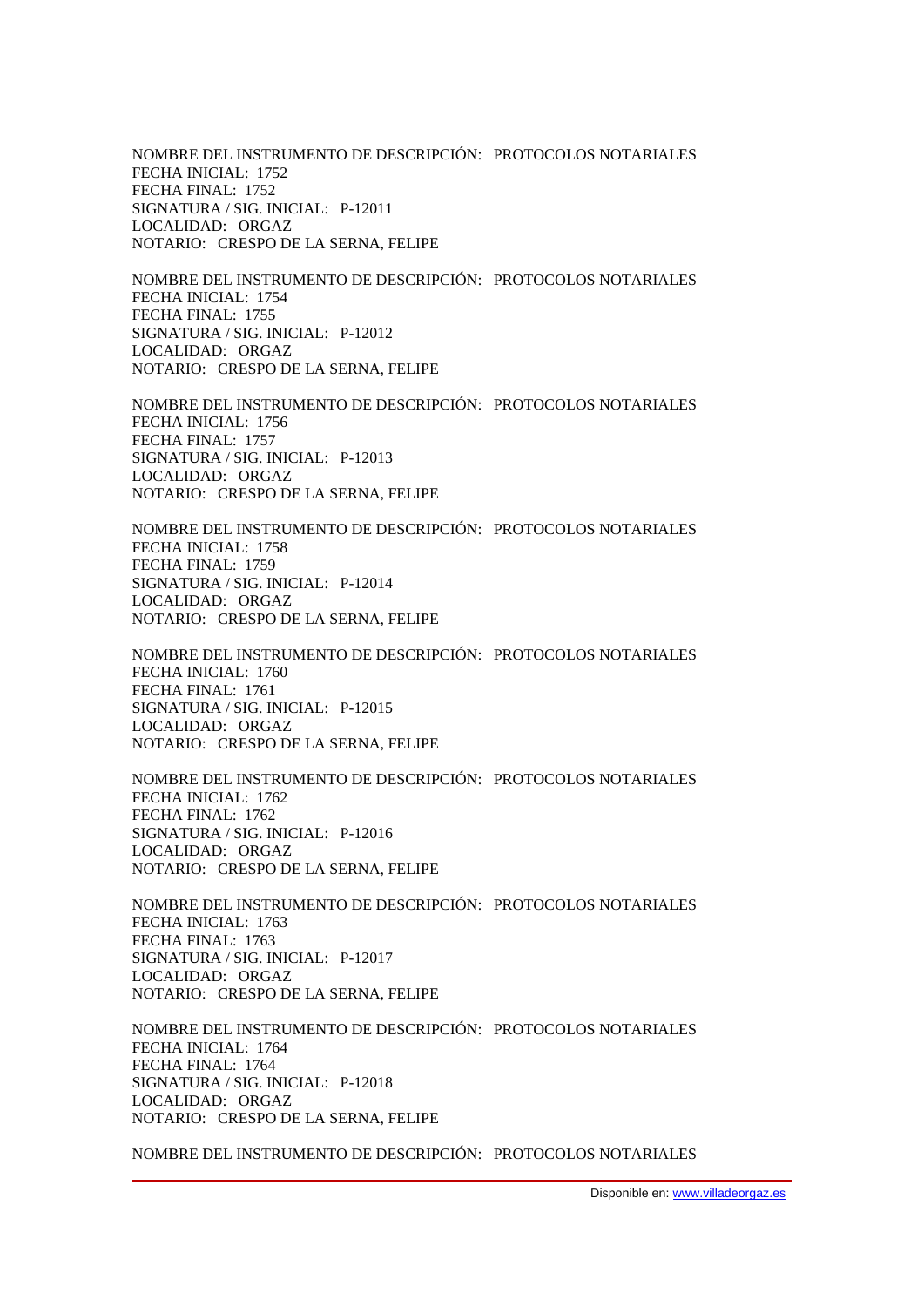FECHA INICIAL: 1765 FECHA FINAL: 1765 SIGNATURA / SIG. INICIAL: P-12019 LOCALIDAD: ORGAZ NOTARIO: CRESPO DE LA SERNA, FELIPE

NOMBRE DEL INSTRUMENTO DE DESCRIPCIÓN: PROTOCOLOS NOTARIALES FECHA INICIAL: 1766 FECHA FINAL: 1766 SIGNATURA / SIG. INICIAL: P-12020 LOCALIDAD: ORGAZ NOTARIO: CRESPO DE LA SERNA, FELIPE

NOMBRE DEL INSTRUMENTO DE DESCRIPCIÓN: PROTOCOLOS NOTARIALES FECHA INICIAL: 1767 FECHA FINAL: 1767 SIGNATURA / SIG. INICIAL: P-12021 LOCALIDAD: ORGAZ NOTARIO: CRESPO DE LA SERNA, FELIPE

NOMBRE DEL INSTRUMENTO DE DESCRIPCIÓN: PROTOCOLOS NOTARIALES FECHA INICIAL: 1768 FECHA FINAL: 1768 SIGNATURA / SIG. INICIAL: P-12022 LOCALIDAD: ORGAZ NOTARIO: CRESPO DE LA SERNA, FELIPE

NOMBRE DEL INSTRUMENTO DE DESCRIPCIÓN: PROTOCOLOS NOTARIALES FECHA INICIAL: 1769 FECHA FINAL: 1769 SIGNATURA / SIG. INICIAL: P-12023 LOCALIDAD: ORGAZ NOTARIO: CRESPO DE LA SERNA, FELIPE

NOMBRE DEL INSTRUMENTO DE DESCRIPCIÓN: PROTOCOLOS NOTARIALES FECHA INICIAL: 1756 FECHA FINAL: 1759 SIGNATURA / SIG. INICIAL: P-12024 LOCALIDAD: ORGAZ NOTARIO: PÉREZ TENORIO, LUIS

NOMBRE DEL INSTRUMENTO DE DESCRIPCIÓN: PROTOCOLOS NOTARIALES FECHA INICIAL: 1760 FECHA FINAL: 1762 SIGNATURA / SIG. INICIAL: P-12025 LOCALIDAD: ORGAZ NOTARIO: PÉREZ TENORIO, LUIS

NOMBRE DEL INSTRUMENTO DE DESCRIPCIÓN: PROTOCOLOS NOTARIALES FECHA INICIAL: 1768 FECHA FINAL: 1771 SIGNATURA / SIG. INICIAL: P-12026 LOCALIDAD: ORGAZ NOTARIO: PÉREZ TENORIO, LUIS

NOMBRE DEL INSTRUMENTO DE DESCRIPCIÓN: PROTOCOLOS NOTARIALES FECHA INICIAL: 1772 FECHA FINAL: 1774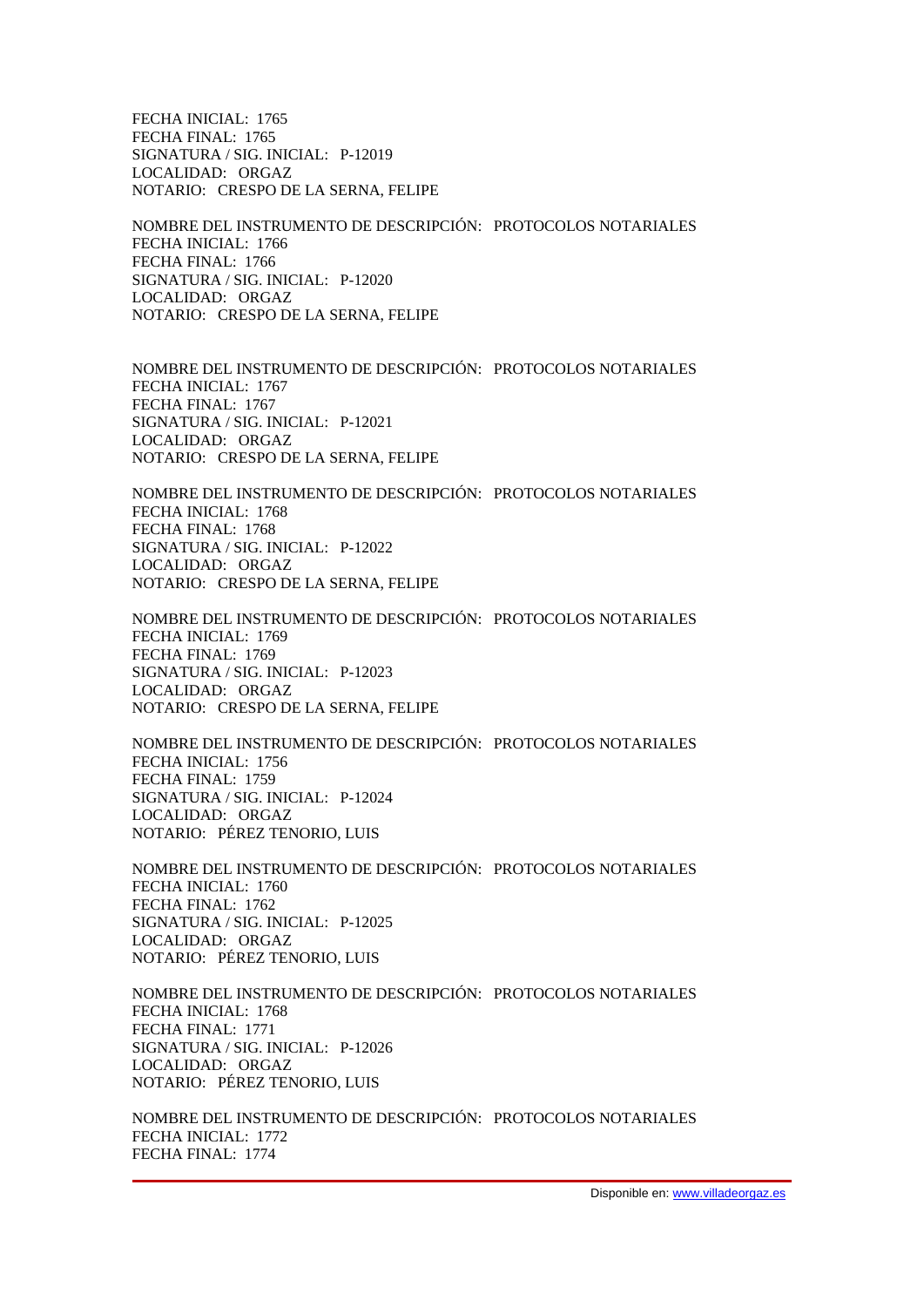SIGNATURA / SIG. INICIAL: P-12027 LOCALIDAD: ORGAZ NOTARIO: PÉREZ TENORIO, LUIS

NOMBRE DEL INSTRUMENTO DE DESCRIPCIÓN: PROTOCOLOS NOTARIALES FECHA INICIAL: 1775 FECHA FINAL: 1776 SIGNATURA / SIG. INICIAL: P-12028 LOCALIDAD: ORGAZ NOTARIO: PÉREZ TENORIO, LUIS

NOMBRE DEL INSTRUMENTO DE DESCRIPCIÓN: PROTOCOLOS NOTARIALES FECHA INICIAL: 1777 FECHA FINAL: 1778 SIGNATURA / SIG. INICIAL: P-12029 LOCALIDAD: ORGAZ NOTARIO: PÉREZ TENORIO, LUIS

NOMBRE DEL INSTRUMENTO DE DESCRIPCIÓN: PROTOCOLOS NOTARIALES FECHA INICIAL: 1779 FECHA FINAL: 1780 SIGNATURA / SIG. INICIAL: P-12030 LOCALIDAD: ORGAZ NOTARIO: PÉREZ TENORIO, LUIS

NOMBRE DEL INSTRUMENTO DE DESCRIPCIÓN: PROTOCOLOS NOTARIALES FECHA INICIAL: 1641 FECHA FINAL: 1641 SIGNATURA / SIG. INICIAL: P-11933 LOCALIDAD: ORGAZ NOTARIO: MORENO, ALFONSO

NOMBRE DEL INSTRUMENTO DE DESCRIPCIÓN: PROTOCOLOS NOTARIALES FECHA INICIAL: 1795 FECHA FINAL: 1798 SIGNATURA / SIG. INICIAL: P-12038/2 LOCALIDAD: ORGAZ NOTARIO: PÉREZ TENORIO, LUIS

NOMBRE DEL INSTRUMENTO DE DESCRIPCIÓN: PROTOCOLOS NOTARIALES FECHA INICIAL: 1770 FECHA FINAL: 1770 SIGNATURA / SIG. INICIAL: P-12039 LOCALIDAD: ORGAZ NOTARIO: CRESPO DE LA SERNA, BLAS

NOMBRE DEL INSTRUMENTO DE DESCRIPCIÓN: PROTOCOLOS NOTARIALES FECHA INICIAL: 1771 FECHA FINAL: 1771 SIGNATURA / SIG. INICIAL: P-12040 LOCALIDAD: ORGAZ NOTARIO: CRESPO DE LA SERNA, BLAS

NOMBRE DEL INSTRUMENTO DE DESCRIPCIÓN: PROTOCOLOS NOTARIALES FECHA INICIAL: 1772 FECHA FINAL: 1772 SIGNATURA / SIG. INICIAL: P-12041 LOCALIDAD: ORGAZ NOTARIO: CRESPO DE LA SERNA, BLAS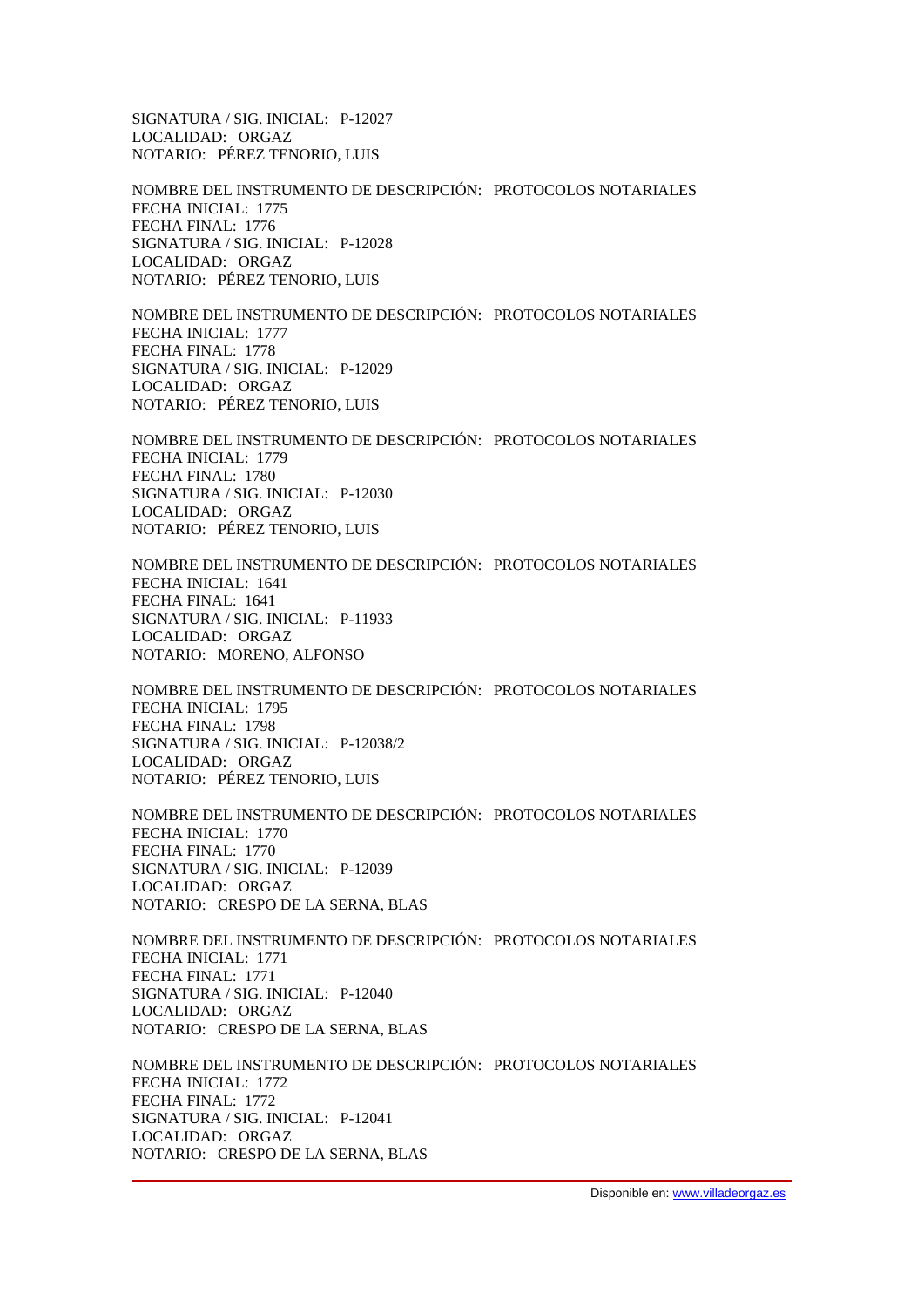NOMBRE DEL INSTRUMENTO DE DESCRIPCIÓN: PROTOCOLOS NOTARIALES FECHA INICIAL: 1779 FECHA FINAL: 1783 SIGNATURA / SIG. INICIAL: P-12042 LOCALIDAD: ORGAZ NOTARIO: DORADO, JUAN JOSÉ

NOMBRE DEL INSTRUMENTO DE DESCRIPCIÓN: PROTOCOLOS NOTARIALES FECHA INICIAL: 1784 FECHA FINAL: 1786 SIGNATURA / SIG. INICIAL: P-12043 LOCALIDAD: ORGAZ NOTARIO: DORADO, JUAN JOSÉ

NOMBRE DEL INSTRUMENTO DE DESCRIPCIÓN: PROTOCOLOS NOTARIALES FECHA INICIAL: 1787 FECHA FINAL: 1791 SIGNATURA / SIG. INICIAL: P-12044 LOCALIDAD: ORGAZ NOTARIO: DORADO, JUAN JOSÉ

NOMBRE DEL INSTRUMENTO DE DESCRIPCIÓN: PROTOCOLOS NOTARIALES FECHA INICIAL: 1792 FECHA FINAL: 1794 SIGNATURA / SIG. INICIAL: P-12045 LOCALIDAD: ORGAZ NOTARIO: DORADO, JUAN JOSÉ

NOMBRE DEL INSTRUMENTO DE DESCRIPCIÓN: PROTOCOLOS NOTARIALES FECHA INICIAL: 1798 FECHA FINAL: 1800 SIGNATURA / SIG. INICIAL: P-12046 LOCALIDAD: ORGAZ NOTARIO: ALONSO APOLINARIO, JUAN DE MATA

NOMBRE DEL INSTRUMENTO DE DESCRIPCIÓN: PROTOCOLOS NOTARIALES FECHA INICIAL: 1801 FECHA FINAL: 1803 SIGNATURA / SIG. INICIAL: P-12047 LOCALIDAD: ORGAZ NOTARIO: ALONSO APOLINARIO, JUAN DE MATA

NOMBRE DEL INSTRUMENTO DE DESCRIPCIÓN: PROTOCOLOS NOTARIALES FECHA INICIAL: 1781 FECHA FINAL: 1782 SIGNATURA / SIG. INICIAL: P-12031 LOCALIDAD: ORGAZ NOTARIO: PÉREZ TENORIO, LUIS

NOMBRE DEL INSTRUMENTO DE DESCRIPCIÓN: PROTOCOLOS NOTARIALES FECHA INICIAL: 1804 FECHA FINAL: 1805 SIGNATURA / SIG. INICIAL: P-12048 LOCALIDAD: ORGAZ NOTARIO: ALONSO APOLINARIO, JUAN DE MATA

NOMBRE DEL INSTRUMENTO DE DESCRIPCIÓN: PROTOCOLOS NOTARIALES FECHA INICIAL: 1806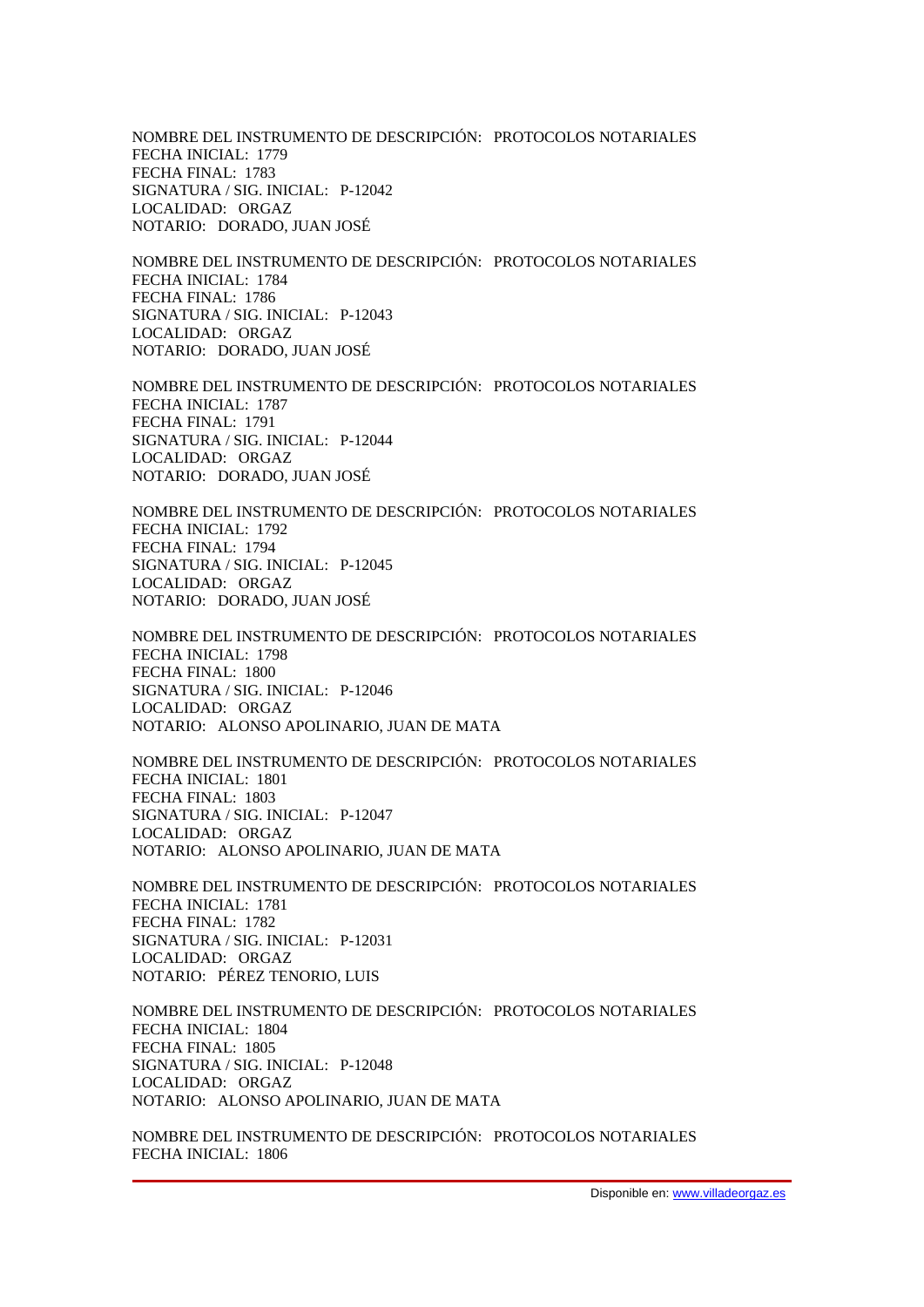FECHA FINAL: 1812 SIGNATURA / SIG. INICIAL: P-12049 LOCALIDAD: ORGAZ NOTARIO: ALONSO APOLINARIO, JUAN DE MATA

NOMBRE DEL INSTRUMENTO DE DESCRIPCIÓN: PROTOCOLOS NOTARIALES FECHA INICIAL: 1813 FECHA FINAL: 1819 SIGNATURA / SIG. INICIAL: P-12050 LOCALIDAD: ORGAZ NOTARIO: ALONSO APOLINARIO, JUAN DE MATA

NOMBRE DEL INSTRUMENTO DE DESCRIPCIÓN: PROTOCOLOS NOTARIALES FECHA INICIAL: 1820 FECHA FINAL: 1831 SIGNATURA / SIG. INICIAL: P-12051 LOCALIDAD: ORGAZ NOTARIO: ALONSO APOLINARIO, JUAN DE MATA

NOMBRE DEL INSTRUMENTO DE DESCRIPCIÓN: PROTOCOLOS NOTARIALES FECHA INICIAL: 1801 FECHA FINAL: 1802 SIGNATURA / SIG. INICIAL: P-12052/1 LOCALIDAD: ORGAZ NOTARIO: REY DE PEDRAZA, JOSÉ

NOMBRE DEL INSTRUMENTO DE DESCRIPCIÓN: PROTOCOLOS NOTARIALES FECHA INICIAL: 1805 FECHA FINAL: 1805 SIGNATURA / SIG. INICIAL: P-12052/2 LOCALIDAD: ORGAZ NOTARIO: REY DE PEDRAZA, JOSÉ

NOMBRE DEL INSTRUMENTO DE DESCRIPCIÓN: PROTOCOLOS NOTARIALES FECHA INICIAL: 1803 FECHA FINAL: 1803 SIGNATURA / SIG. INICIAL: P-12053 LOCALIDAD: ORGAZ NOTARIO: REY DE PEDRAZA, JOSÉ

NOMBRE DEL INSTRUMENTO DE DESCRIPCIÓN: PROTOCOLOS NOTARIALES FECHA INICIAL: 1811 FECHA FINAL: 1813 SIGNATURA / SIG. INICIAL: P-12054 LOCALIDAD: ORGAZ NOTARIO: REY DE PEDRAZA, JOSÉ

NOMBRE DEL INSTRUMENTO DE DESCRIPCIÓN: PROTOCOLOS NOTARIALES FECHA INICIAL: 1819 FECHA FINAL: 1822 SIGNATURA / SIG. INICIAL: P-12055 LOCALIDAD: ORGAZ NOTARIO: REY DE PEDRAZA, JOSÉ

NOMBRE DEL INSTRUMENTO DE DESCRIPCIÓN: PROTOCOLOS NOTARIALES FECHA INICIAL: 1823 FECHA FINAL: 1824 SIGNATURA / SIG. INICIAL: P-12056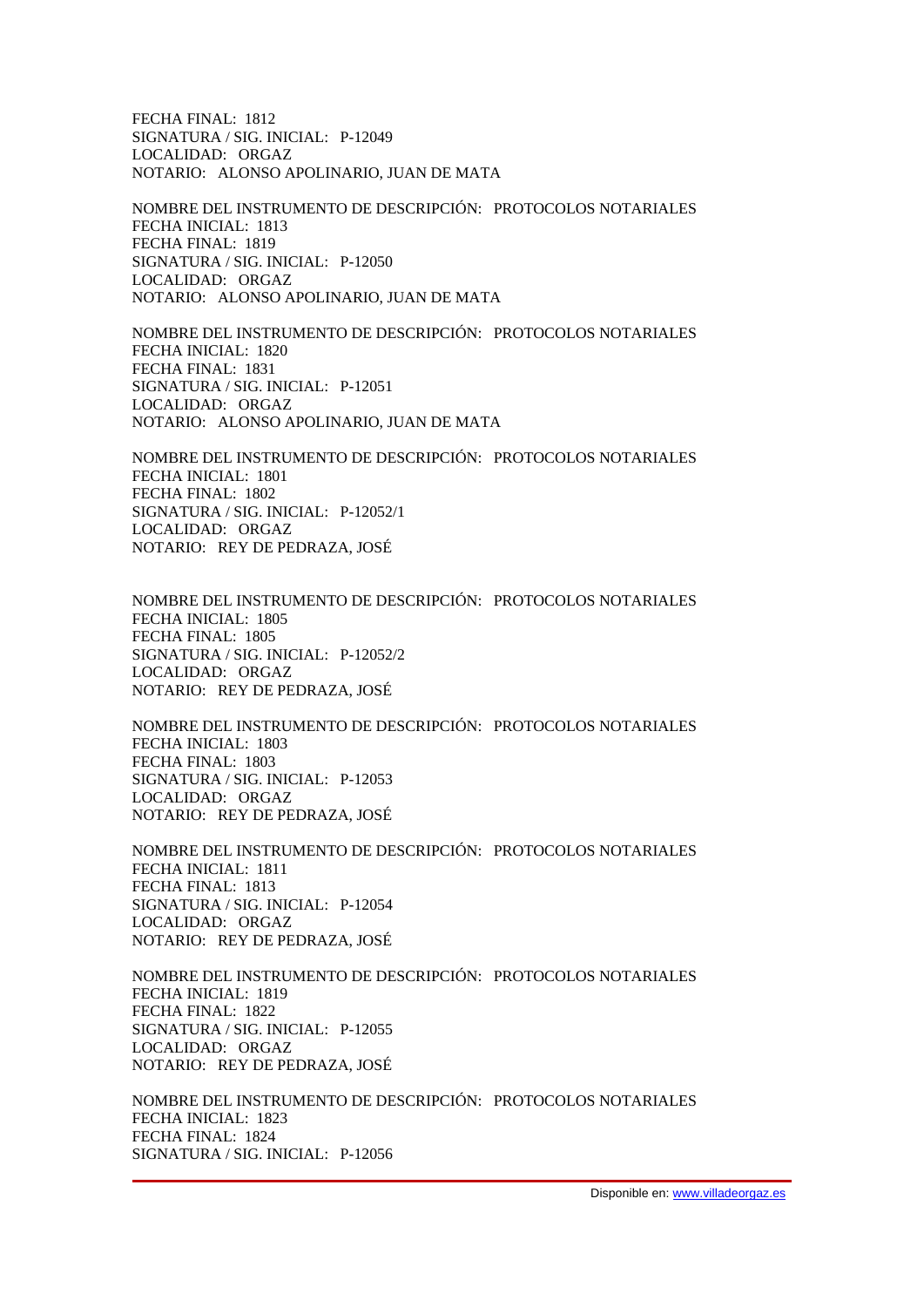LOCALIDAD: ORGAZ NOTARIO: REY DE PEDRAZA, JOSÉ

NOMBRE DEL INSTRUMENTO DE DESCRIPCIÓN: PROTOCOLOS NOTARIALES FECHA INICIAL: 1783 FECHA FINAL: 1784 SIGNATURA / SIG. INICIAL: P-12032 LOCALIDAD: ORGAZ NOTARIO: PÉREZ TENORIO, LUIS

NOMBRE DEL INSTRUMENTO DE DESCRIPCIÓN: PROTOCOLOS NOTARIALES FECHA INICIAL: 1827 FECHA FINAL: 1828 SIGNATURA / SIG. INICIAL: P-12057 LOCALIDAD: ORGAZ NOTARIO: REY DE PEDRAZA, JOSÉ

NOMBRE DEL INSTRUMENTO DE DESCRIPCIÓN: PROTOCOLOS NOTARIALES FECHA INICIAL: 1829 FECHA FINAL: 1830 SIGNATURA / SIG. INICIAL: P-12058 LOCALIDAD: ORGAZ NOTARIO: REY DE PEDRAZA, JOSÉ

NOMBRE DEL INSTRUMENTO DE DESCRIPCIÓN: PROTOCOLOS NOTARIALES FECHA INICIAL: 1831 FECHA FINAL: 1834 SIGNATURA / SIG. INICIAL: P-12059 LOCALIDAD: ORGAZ NOTARIO: AGUILAR, PABLO

NOMBRE DEL INSTRUMENTO DE DESCRIPCIÓN: PROTOCOLOS NOTARIALES FECHA INICIAL: 1835 FECHA FINAL: 1837 SIGNATURA / SIG. INICIAL: P-12060 LOCALIDAD: ORGAZ NOTARIO: AGUILAR, PABLO

NOMBRE DEL INSTRUMENTO DE DESCRIPCIÓN: PROTOCOLOS NOTARIALES FECHA INICIAL: 1838 FECHA FINAL: 1840 SIGNATURA / SIG. INICIAL: P-12061 LOCALIDAD: ORGAZ NOTARIO: AGUILAR, PABLO

NOMBRE DEL INSTRUMENTO DE DESCRIPCIÓN: PROTOCOLOS NOTARIALES FECHA INICIAL: 1841 FECHA FINAL: 1843 SIGNATURA / SIG. INICIAL: P-12062 LOCALIDAD: ORGAZ NOTARIO: AGUILAR, PABLO

NOMBRE DEL INSTRUMENTO DE DESCRIPCIÓN: PROTOCOLOS NOTARIALES FECHA INICIAL: 1844 FECHA FINAL: 1847 SIGNATURA / SIG. INICIAL: P-12063 LOCALIDAD: ORGAZ NOTARIO: AGUILAR, PABLO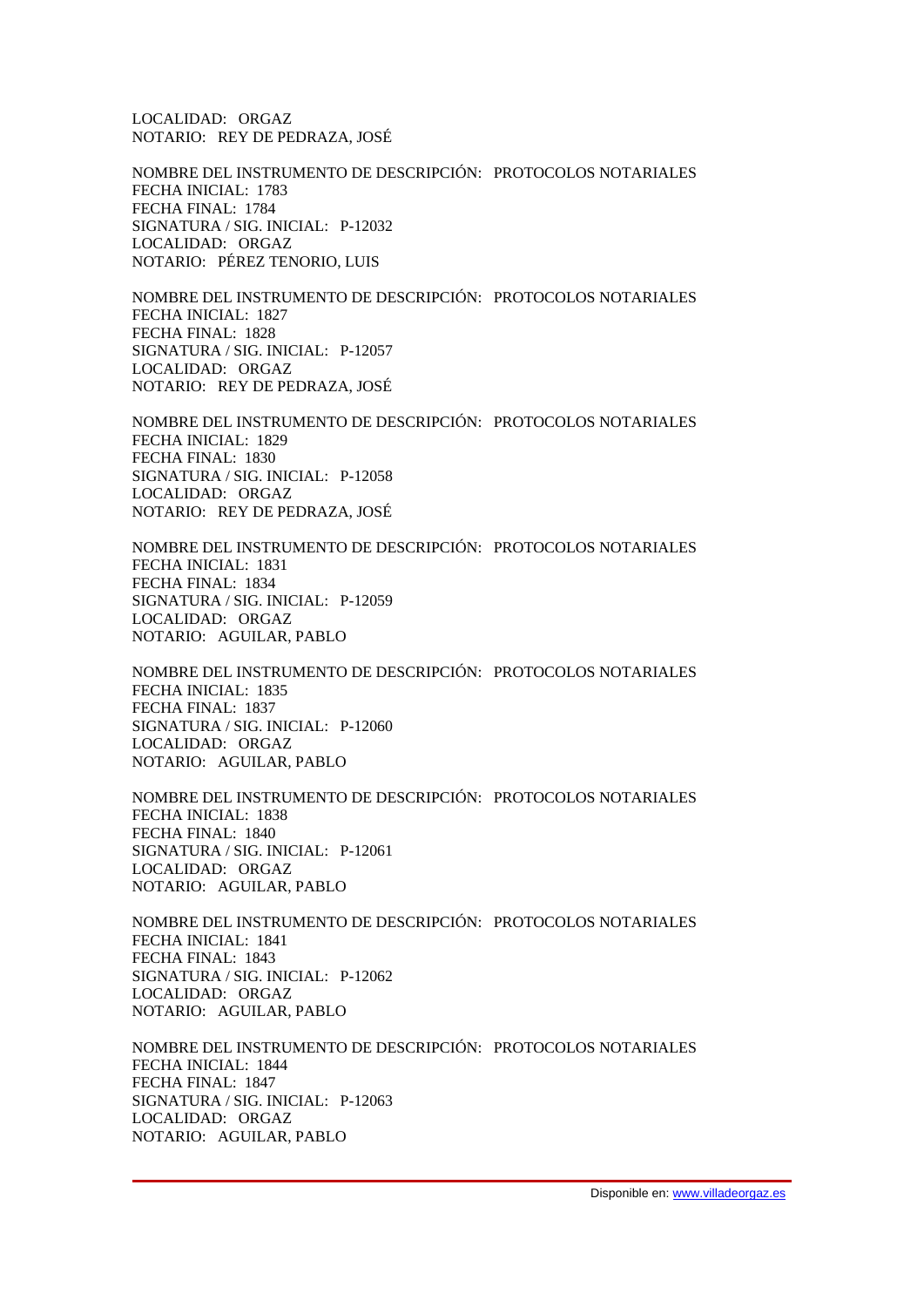NOMBRE DEL INSTRUMENTO DE DESCRIPCIÓN: PROTOCOLOS NOTARIALES FECHA INICIAL: 1848 FECHA FINAL: 1848 SIGNATURA / SIG. INICIAL: P-12064/1 LOCALIDAD: ORGAZ NOTARIO: AGUILAR, PABLO

NOMBRE DEL INSTRUMENTO DE DESCRIPCIÓN: PROTOCOLOS NOTARIALES FECHA INICIAL: 1850 FECHA FINAL: 1850 SIGNATURA / SIG. INICIAL: P-12064/2 LOCALIDAD: ORGAZ NOTARIO: AGUILAR, PABLO

NOMBRE DEL INSTRUMENTO DE DESCRIPCIÓN: PROTOCOLOS NOTARIALES FECHA INICIAL: 1851 FECHA FINAL: 1851 SIGNATURA / SIG. INICIAL: P-12065 LOCALIDAD: ORGAZ NOTARIO: AGUILAR, PABLO

NOMBRE DEL INSTRUMENTO DE DESCRIPCIÓN: PROTOCOLOS NOTARIALES FECHA INICIAL: 1785 FECHA FINAL: 1786 SIGNATURA / SIG. INICIAL: P-12033 LOCALIDAD: ORGAZ NOTARIO: PÉREZ TENORIO, LUIS

NOMBRE DEL INSTRUMENTO DE DESCRIPCIÓN: PROTOCOLOS NOTARIALES FECHA INICIAL: 1852 FECHA FINAL: 1852 SIGNATURA / SIG. INICIAL: P-12066 LOCALIDAD: ORGAZ NOTARIO: AGUILAR, PABLO

NOMBRE DEL INSTRUMENTO DE DESCRIPCIÓN: PROTOCOLOS NOTARIALES FECHA INICIAL: 1853 FECHA FINAL: 1853 SIGNATURA / SIG. INICIAL: P-12067 LOCALIDAD: ORGAZ NOTARIO: AGUILAR, PABLO

NOMBRE DEL INSTRUMENTO DE DESCRIPCIÓN: PROTOCOLOS NOTARIALES FECHA INICIAL: 1854 FECHA FINAL: 1855 SIGNATURA / SIG. INICIAL: P-12068/1 LOCALIDAD: ORGAZ NOTARIO: AGUILAR, PABLO

NOMBRE DEL INSTRUMENTO DE DESCRIPCIÓN: PROTOCOLOS NOTARIALES FECHA INICIAL: 1861 FECHA FINAL: 1861 SIGNATURA / SIG. INICIAL: P-12068/2 LOCALIDAD: ORGAZ NOTARIO: AGUILAR, PABLO

NOMBRE DEL INSTRUMENTO DE DESCRIPCIÓN: PROTOCOLOS NOTARIALES FECHA INICIAL: 1865 FECHA FINAL: 1865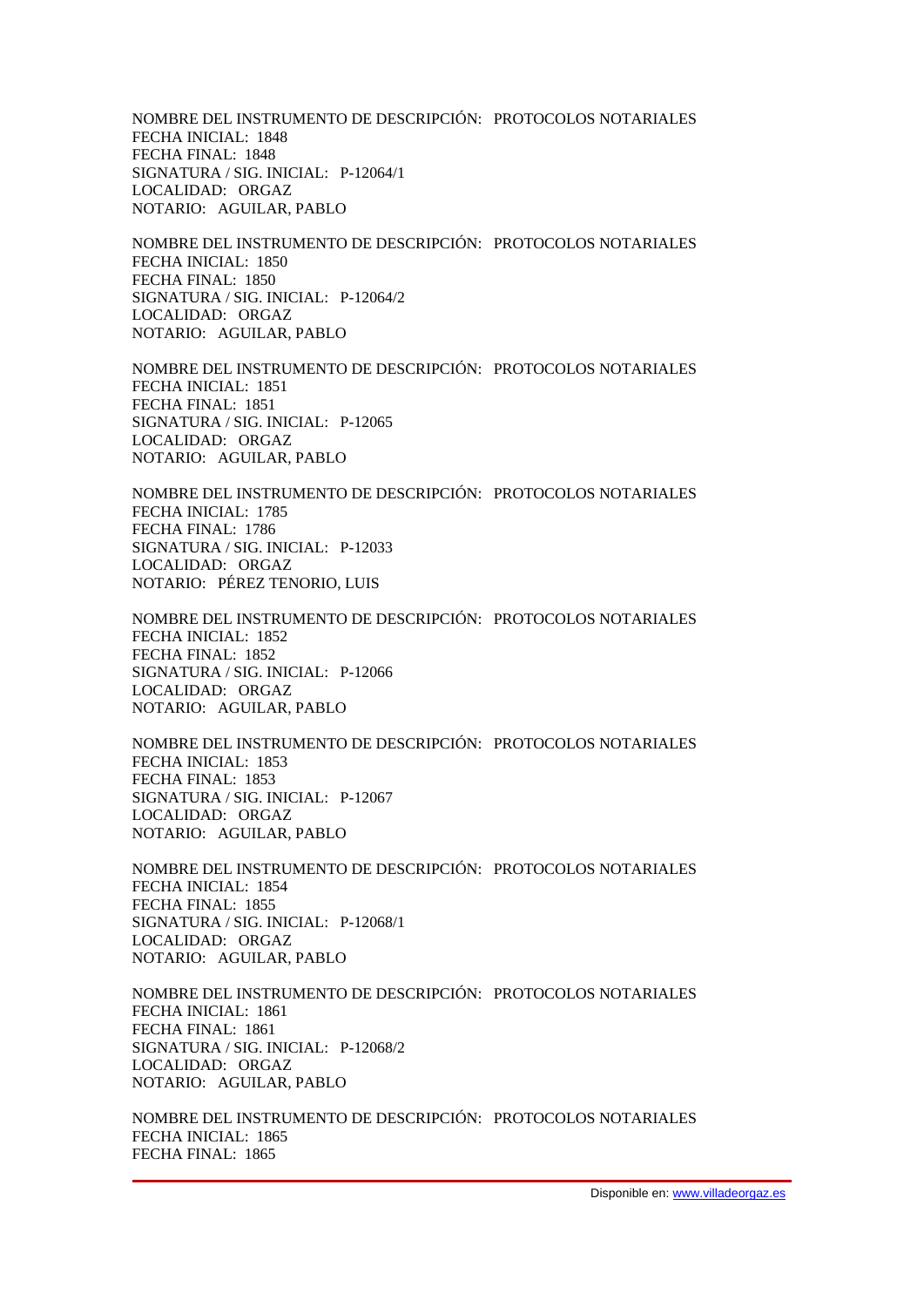SIGNATURA / SIG. INICIAL: P-12068/3 LOCALIDAD: ORGAZ NOTARIO: AGUILAR, PABLO

NOMBRE DEL INSTRUMENTO DE DESCRIPCIÓN: PROTOCOLOS NOTARIALES FECHA INICIAL: 1870 FECHA FINAL: 1870 SIGNATURA / SIG. INICIAL: P-12069 LOCALIDAD: ORGAZ NOTARIO: AGUILAR, PABLO

NOMBRE DEL INSTRUMENTO DE DESCRIPCIÓN: PROTOCOLOS NOTARIALES FECHA INICIAL: 1873 FECHA FINAL: 1873 SIGNATURA / SIG. INICIAL: P-12070 LOCALIDAD: ORGAZ NOTARIO: AGUILAR, PABLO

NOMBRE DEL INSTRUMENTO DE DESCRIPCIÓN: PROTOCOLOS NOTARIALES FECHA INICIAL: 1832 FECHA FINAL: 1835 SIGNATURA / SIG. INICIAL: P-12071 LOCALIDAD: ORGAZ NOTARIO: RUIZ TAPIADOR, JAIME

NOMBRE DEL INSTRUMENTO DE DESCRIPCIÓN: PROTOCOLOS NOTARIALES FECHA INICIAL: 1836 FECHA FINAL: 1887 SIGNATURA / SIG. INICIAL: P-12072/1 LOCALIDAD: ORGAZ NOTARIO: RUIZ TAPIADOR, JAIME

NOMBRE DEL INSTRUMENTO DE DESCRIPCIÓN: PROTOCOLOS NOTARIALES FECHA INICIAL: 1841 FECHA FINAL: 1844 SIGNATURA / SIG. INICIAL: P-12072/2 LOCALIDAD: ORGAZ NOTARIO: RUIZ TAPIADOR, JAIME

NOMBRE DEL INSTRUMENTO DE DESCRIPCIÓN: PROTOCOLOS NOTARIALES FECHA INICIAL: 1787 FECHA FINAL: 1788 SIGNATURA / SIG. INICIAL: P-12034 LOCALIDAD: ORGAZ NOTARIO: PÉREZ TENORIO, LUIS

NOMBRE DEL INSTRUMENTO DE DESCRIPCIÓN: PROTOCOLOS NOTARIALES FECHA INICIAL: 1845 FECHA FINAL: 1848 SIGNATURA / SIG. INICIAL: P-12073 LOCALIDAD: ORGAZ NOTARIO: RUIZ TAPIADOR, JAIME

NOMBRE DEL INSTRUMENTO DE DESCRIPCIÓN: PROTOCOLOS NOTARIALES FECHA INICIAL: 1849 FECHA FINAL: 1851 SIGNATURA / SIG. INICIAL: P-12074 LOCALIDAD: ORGAZ NOTARIO: RUIZ TAPIADOR, JAIME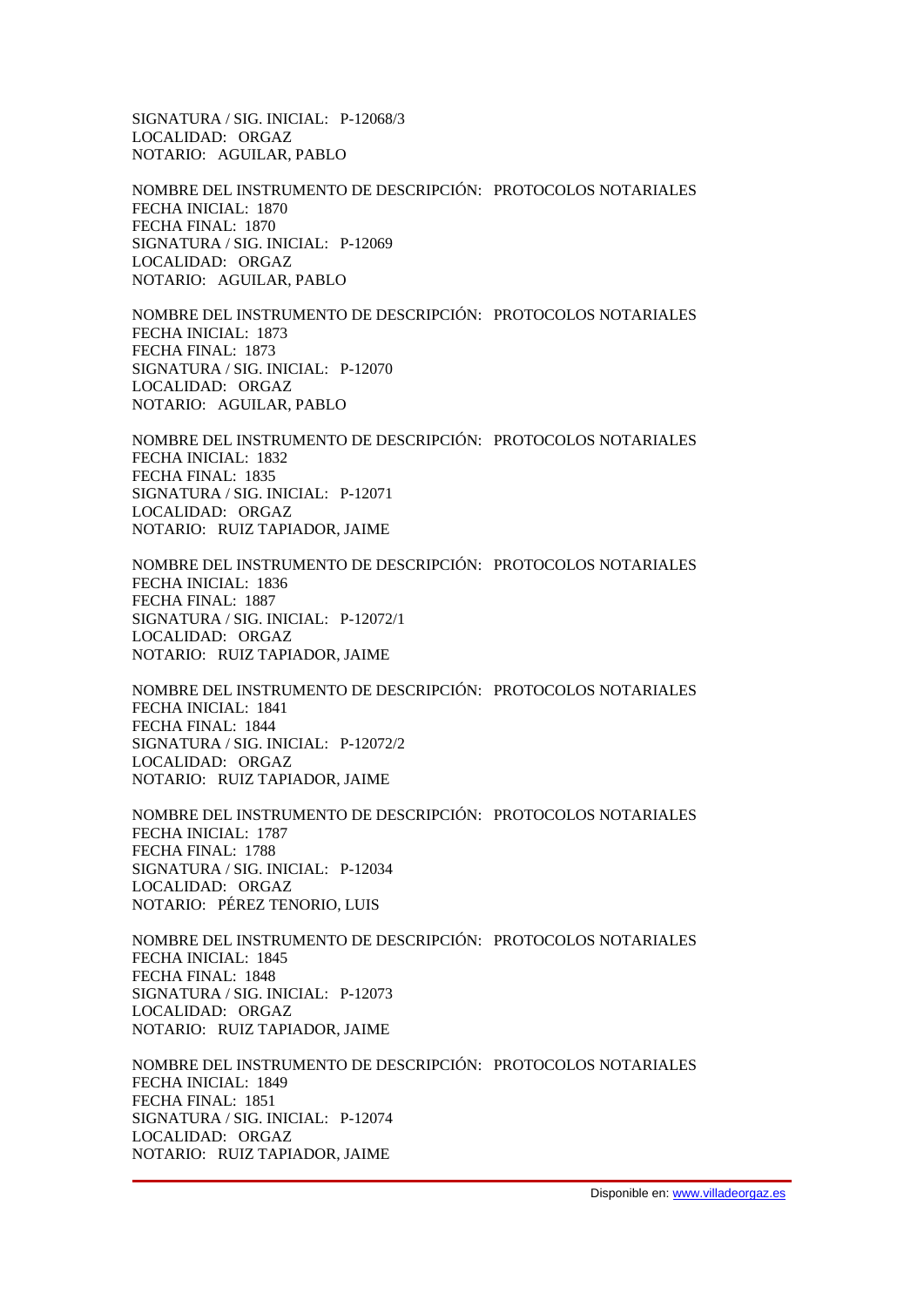NOMBRE DEL INSTRUMENTO DE DESCRIPCIÓN: PROTOCOLOS NOTARIALES FECHA INICIAL: 1852 FECHA FINAL: 1855 SIGNATURA / SIG. INICIAL: P-12075 LOCALIDAD: ORGAZ NOTARIO: RUIZ TAPIADOR, JAIME

NOMBRE DEL INSTRUMENTO DE DESCRIPCIÓN: PROTOCOLOS NOTARIALES FECHA INICIAL: 1856 FECHA FINAL: 1857 SIGNATURA / SIG. INICIAL: P-12076 LOCALIDAD: ORGAZ NOTARIO: RUIZ TAPIADOR, JAIME

NOMBRE DEL INSTRUMENTO DE DESCRIPCIÓN: PROTOCOLOS NOTARIALES FECHA INICIAL: 1858 FECHA FINAL: 1859 SIGNATURA / SIG. INICIAL: P-12077 LOCALIDAD: ORGAZ NOTARIO: RUIZ TAPIADOR, JAIME

NOMBRE DEL INSTRUMENTO DE DESCRIPCIÓN: PROTOCOLOS NOTARIALES FECHA INICIAL: 1860 FECHA FINAL: 1861 SIGNATURA / SIG. INICIAL: P-12078 LOCALIDAD: ORGAZ NOTARIO: RUIZ TAPIADOR, JAIME

NOMBRE DEL INSTRUMENTO DE DESCRIPCIÓN: PROTOCOLOS NOTARIALES FECHA INICIAL: 1863 FECHA FINAL: 1865 SIGNATURA / SIG. INICIAL: P-12079 LOCALIDAD: ORGAZ NOTARIO: RUIZ TAPIADOR, JAIME

NOMBRE DEL INSTRUMENTO DE DESCRIPCIÓN: PROTOCOLOS NOTARIALES FECHA INICIAL: 1852 FECHA FINAL: 1855 SIGNATURA / SIG. INICIAL: P-12080 LOCALIDAD: ORGAZ NOTARIO: AGUILAR, BONIFACIO

NOMBRE DEL INSTRUMENTO DE DESCRIPCIÓN: PROTOCOLOS NOTARIALES FECHA INICIAL: 1856 FECHA FINAL: 1856 SIGNATURA / SIG. INICIAL: P-12081/1 LOCALIDAD: ORGAZ NOTARIO: AGUILAR, PABLO

NOMBRE DEL INSTRUMENTO DE DESCRIPCIÓN: PROTOCOLOS NOTARIALES FECHA INICIAL: 1858 FECHA FINAL: 1860 SIGNATURA / SIG. INICIAL: P-12081/2 LOCALIDAD: ORGAZ NOTARIO: AGUILAR, PABLO

NOMBRE DEL INSTRUMENTO DE DESCRIPCIÓN: PROTOCOLOS NOTARIALES FECHA INICIAL: 1856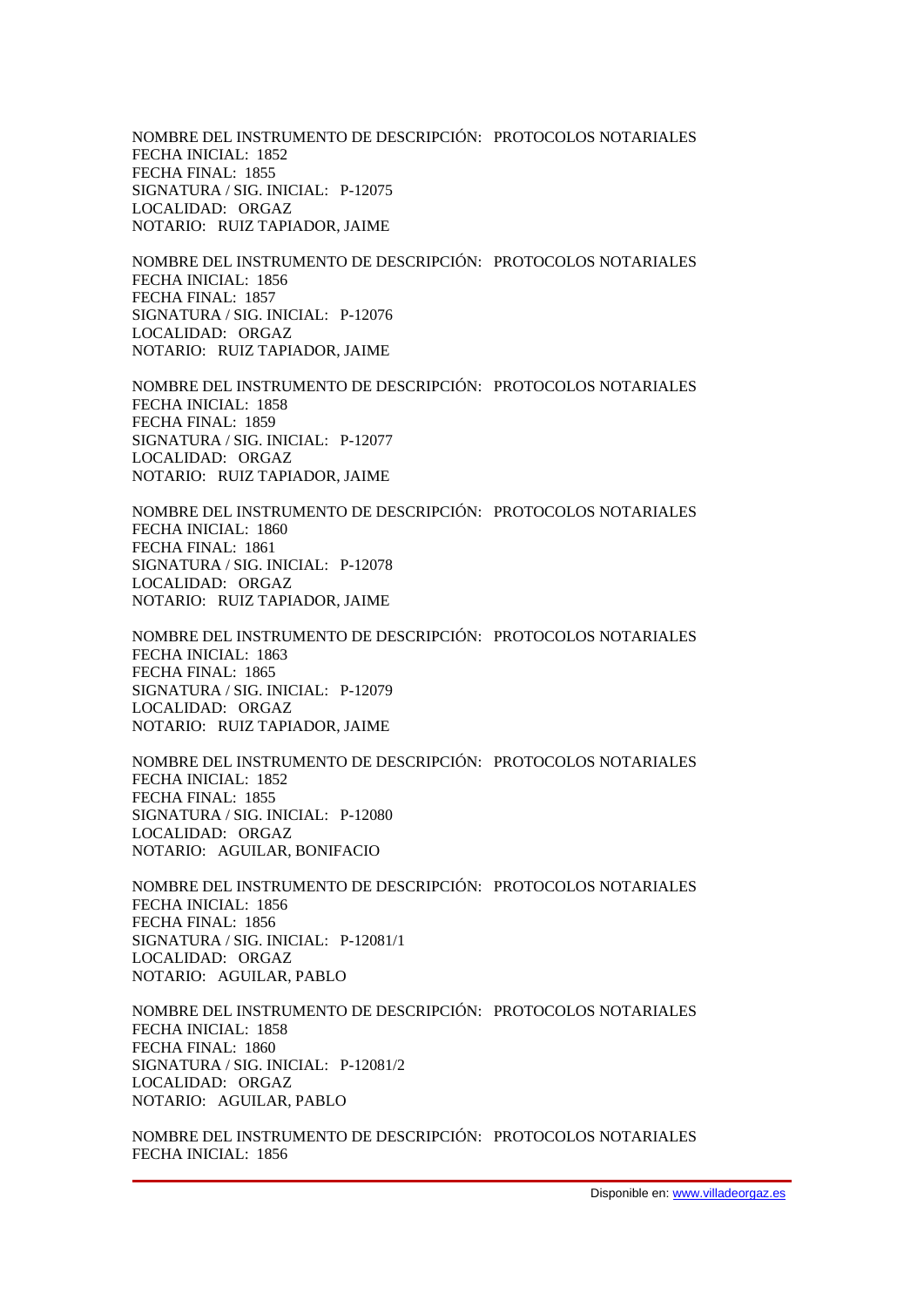FECHA FINAL: 1856 SIGNATURA / SIG. INICIAL: P-12081/3 LOCALIDAD: ORGAZ NOTARIO: DOLORES GARCÍA, JOSÉ

NOMBRE DEL INSTRUMENTO DE DESCRIPCIÓN: PROTOCOLOS NOTARIALES FECHA INICIAL: 1858 FECHA FINAL: 1860 SIGNATURA / SIG. INICIAL: P-12081/4 LOCALIDAD: ORGAZ NOTARIO: DOLORES GARCÍA, JOSÉ

NOMBRE DEL INSTRUMENTO DE DESCRIPCIÓN: PROTOCOLOS NOTARIALES FECHA INICIAL: 1820 FECHA FINAL: 1820 SIGNATURA / SIG. INICIAL: P-12498/24 LOCALIDAD: ORGAZ NOTARIO: DESCONOCIDO NOTAS: PARTICIONES

NOMBRE DEL INSTRUMENTO DE DESCRIPCIÓN: PROTOCOLOS NOTARIALES FECHA INICIAL: 1699 FECHA FINAL: 1699 SIGNATURA / SIG. INICIAL: P-15923/1 LOCALIDAD: ORGAZ NOTARIO: CALVO DE CASTRO, ALONSO NOTAS: ESCRITURAS SUELTAS

NOMBRE DEL INSTRUMENTO DE DESCRIPCIÓN: PROTOCOLOS NOTARIALES FECHA INICIAL: 1736 FECHA FINAL: 1738 SIGNATURA / SIG. INICIAL: P-15923/2 LOCALIDAD: ORGAZ NOTARIO: GARCÍA DE ARCE, JOSÉ NOTAS: ESCRITURAS SUELTAS

NOMBRE DEL INSTRUMENTO DE DESCRIPCIÓN: PROTOCOLOS NOTARIALES FECHA INICIAL: 1691 FECHA FINAL: 1692 SIGNATURA / SIG. INICIAL: P-15923/5 LOCALIDAD: ORGAZ NOTARIO: GÓMEZ DELGADO, JUAN NOTAS: ESCRITURAS SUELTAS

NOMBRE DEL INSTRUMENTO DE DESCRIPCIÓN: PROTOCOLOS NOTARIALES FECHA INICIAL: 1622 FECHA FINAL: 1622 SIGNATURA / SIG. INICIAL: P-15923/6 LOCALIDAD: ORGAZ NOTARIO: TORIJANO, SEBASTIÁN NOTAS: ESCRITURAS SUELTAS

NOMBRE DEL INSTRUMENTO DE DESCRIPCIÓN: PROTOCOLOS NOTARIALES FECHA INICIAL: 1752 FECHA FINAL: 1752 SIGNATURA / SIG. INICIAL: P-15969/1 LOCALIDAD: ORGAZ NOTARIO: CRESPO DE LA SERNA, FELIPE NOTAS: ESCRITURAS SUELTAS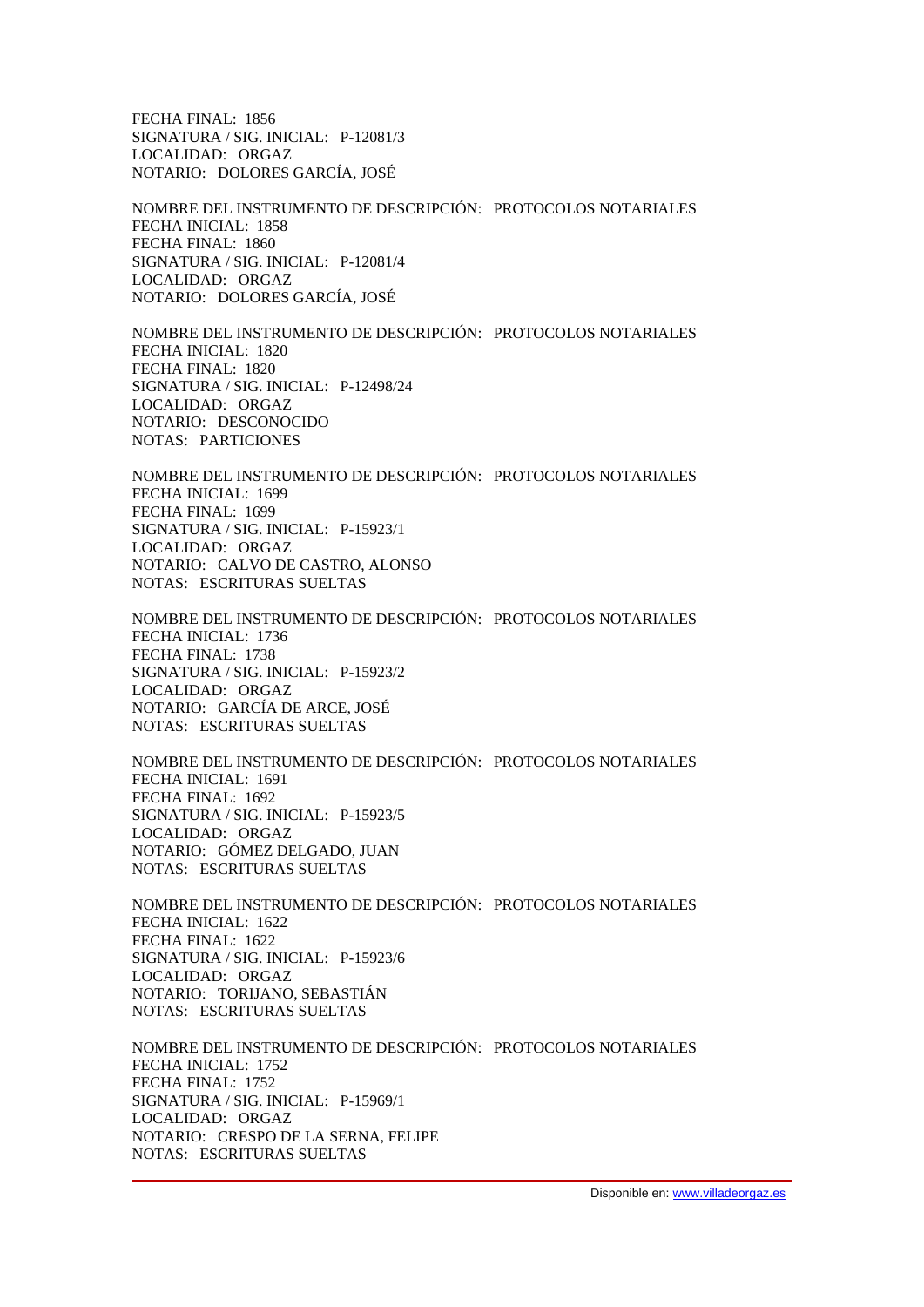NOMBRE DEL INSTRUMENTO DE DESCRIPCIÓN: PROTOCOLOS NOTARIALES FECHA INICIAL: 1881 FECHA FINAL: 1881 SIGNATURA / SIG. INICIAL: P-16346 LOCALIDAD: ORGAZ NOTARIO: LOZANO Y VEVIA, ALFONSO

NOMBRE DEL INSTRUMENTO DE DESCRIPCIÓN: PROTOCOLOS NOTARIALES FECHA INICIAL: 1791 FECHA FINAL: 1792 SIGNATURA / SIG. INICIAL: P-12036 LOCALIDAD: ORGAZ NOTARIO: PÉREZ TENORIO, LUIS

NOMBRE DEL INSTRUMENTO DE DESCRIPCIÓN: PROTOCOLOS NOTARIALES FECHA INICIAL: 1795 FECHA FINAL: 1798 SIGNATURA / SIG. INICIAL: P-12038/1 LOCALIDAD: ORGAZ NOTARIO: PÉREZ TENORIO, LUIS

NOMBRE DEL INSTRUMENTO DE DESCRIPCIÓN: PROTOCOLOS NOTARIALES FECHA INICIAL: 1736 FECHA FINAL: 1739 SIGNATURA / SIG. INICIAL: P-05945 LOCALIDAD: TORRE DE ESTEBAN HAMBRAN, LA NOTARIO: ORGAZ, LORENZO DE

NOMBRE DEL INSTRUMENTO DE DESCRIPCIÓN: PROTOCOLOS NOTARIALES FECHA INICIAL: 1657 FECHA FINAL: 1661 SIGNATURA / SIG. INICIAL: P-11351 LOCALIDAD: ORGAZ NOTARIO: LÓPEZ CRESPO, GREGORIO

NOMBRE DEL INSTRUMENTO DE DESCRIPCIÓN: PROTOCOLOS NOTARIALES FECHA INICIAL: 1571 FECHA FINAL: 1573 SIGNATURA / SIG. INICIAL: P-11876 LOCALIDAD: ORGAZ NOTARIO: SÁNCHEZ ÁVILA, FRANCISCO

NOMBRE DEL INSTRUMENTO DE DESCRIPCIÓN: PROTOCOLOS NOTARIALES FECHA INICIAL: 1574 FECHA FINAL: 1574 SIGNATURA / SIG. INICIAL: P-11877 LOCALIDAD: ORGAZ NOTARIO: SÁNCHEZ ÁVILA, FRANCISCO

NOMBRE DEL INSTRUMENTO DE DESCRIPCIÓN: PROTOCOLOS NOTARIALES FECHA INICIAL: 1575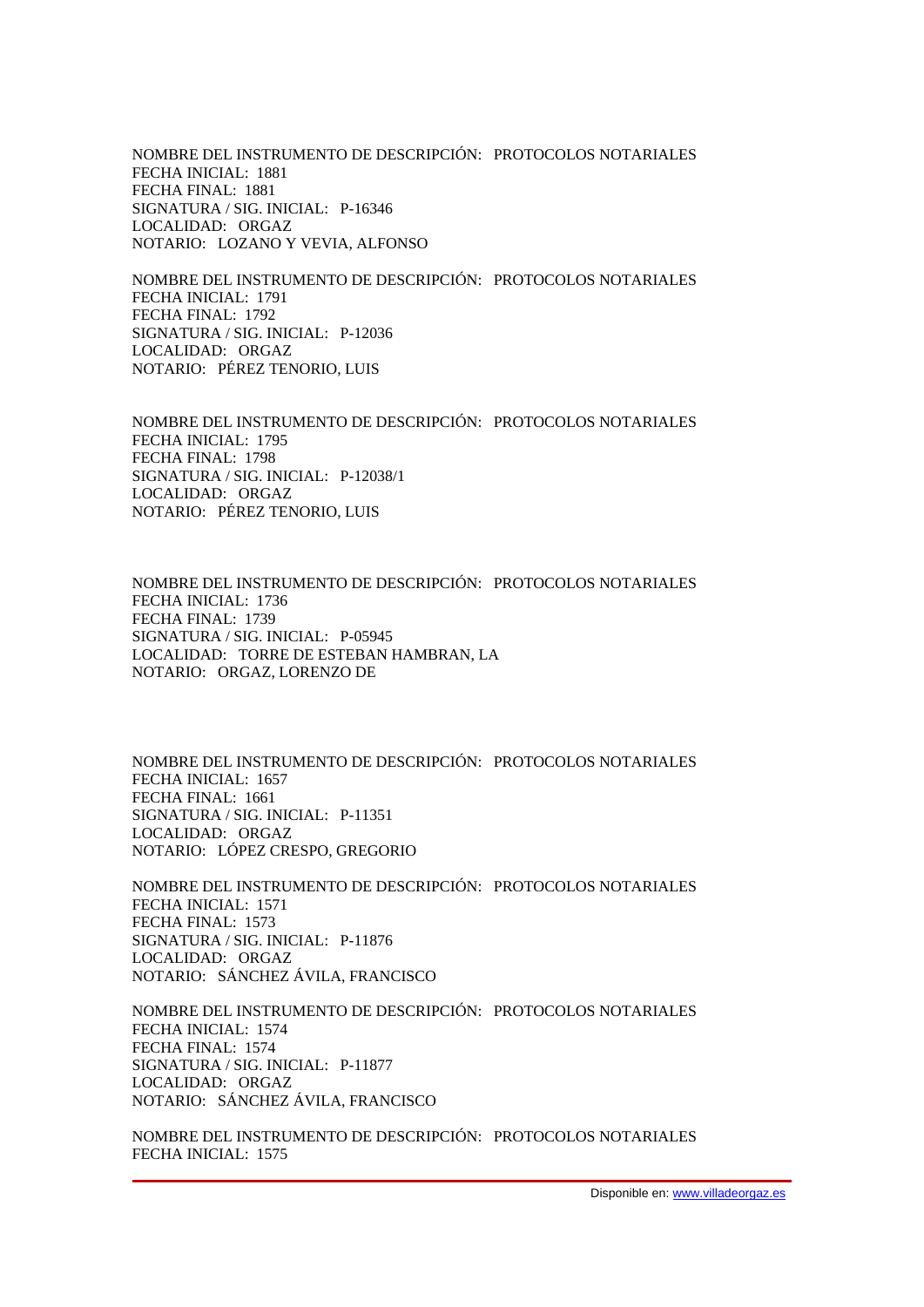FECHA FINAL: 1575 SIGNATURA / SIG. INICIAL: P-11878 LOCALIDAD: ORGAZ NOTARIO: SÁNCHEZ ÁVILA, FRANCISCO

NOMBRE DEL INSTRUMENTO DE DESCRIPCIÓN: PROTOCOLOS NOTARIALES FECHA INICIAL: 1576 FECHA FINAL: 1576 SIGNATURA / SIG. INICIAL: P-11879 LOCALIDAD: ORGAZ NOTARIO: SÁNCHEZ ÁVILA, FRANCISCO

NOMBRE DEL INSTRUMENTO DE DESCRIPCIÓN: PROTOCOLOS NOTARIALES FECHA INICIAL: 1578 FECHA FINAL: 1578 SIGNATURA / SIG. INICIAL: P-11880 LOCALIDAD: ORGAZ NOTARIO: SÁNCHEZ ÁVILA, FRANCISCO

NOMBRE DEL INSTRUMENTO DE DESCRIPCIÓN: PROTOCOLOS NOTARIALES FECHA INICIAL: 1580 FECHA FINAL: 1580 SIGNATURA / SIG. INICIAL: P-11881 LOCALIDAD: ORGAZ NOTARIO: SÁNCHEZ ÁVILA, FRANCISCO

NOMBRE DEL INSTRUMENTO DE DESCRIPCIÓN: PROTOCOLOS NOTARIALES FECHA INICIAL: 1581 FECHA FINAL: 1581 SIGNATURA / SIG. INICIAL: P-11882 LOCALIDAD: ORGAZ NOTARIO: SÁNCHEZ ÁVILA, FRANCISCO

NOMBRE DEL INSTRUMENTO DE DESCRIPCIÓN: PROTOCOLOS NOTARIALES FECHA INICIAL: 1583 FECHA FINAL: 1584 SIGNATURA / SIG. INICIAL: P-11883 LOCALIDAD: ORGAZ NOTARIO: SÁNCHEZ ÁVILA, FRANCISCO

NOMBRE DEL INSTRUMENTO DE DESCRIPCIÓN: PROTOCOLOS NOTARIALES FECHA INICIAL: 1586 FECHA FINAL: 1587 SIGNATURA / SIG. INICIAL: P-11884 LOCALIDAD: ORGAZ NOTARIO: SÁNCHEZ ÁVILA, FRANCISCO

NOMBRE DEL INSTRUMENTO DE DESCRIPCIÓN: PROTOCOLOS NOTARIALES FECHA INICIAL: 1588 FECHA FINAL: 1588 SIGNATURA / SIG. INICIAL: P-11885 LOCALIDAD: ORGAZ NOTARIO: SÁNCHEZ ÁVILA, FRANCISCO

NOMBRE DEL INSTRUMENTO DE DESCRIPCIÓN: PROTOCOLOS NOTARIALES FECHA INICIAL: 1589 FECHA FINAL: 1589 SIGNATURA / SIG. INICIAL: P-11886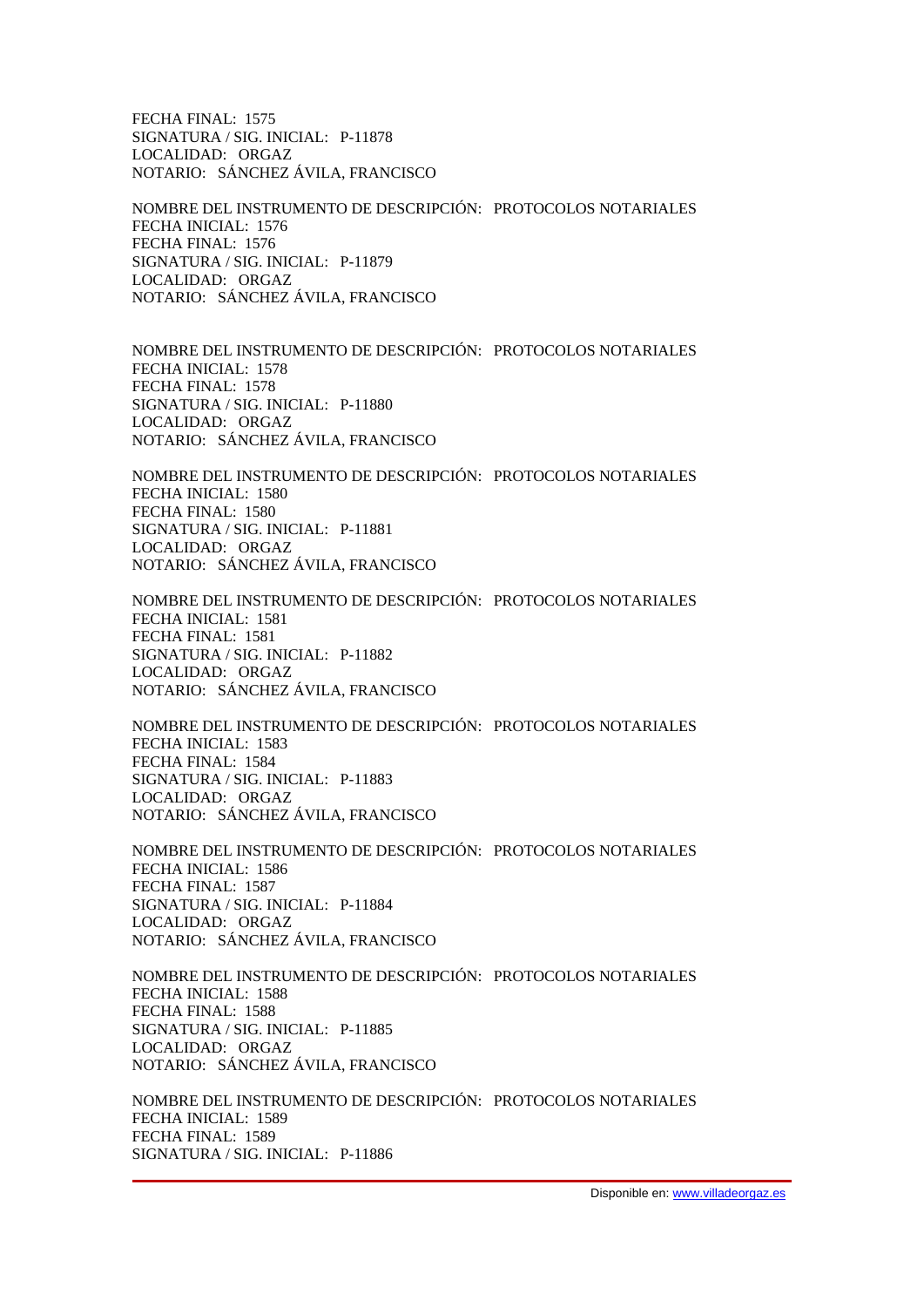LOCALIDAD: ORGAZ NOTARIO: SÁNCHEZ ÁVILA, FRANCISCO

NOMBRE DEL INSTRUMENTO DE DESCRIPCIÓN: PROTOCOLOS NOTARIALES FECHA INICIAL: 1590 FECHA FINAL: 1590 SIGNATURA / SIG. INICIAL: P-11887 LOCALIDAD: ORGAZ NOTARIO: SÁNCHEZ ÁVILA, FRANCISCO

NOMBRE DEL INSTRUMENTO DE DESCRIPCIÓN: PROTOCOLOS NOTARIALES FECHA INICIAL: 1591 FECHA FINAL: 1591 SIGNATURA / SIG. INICIAL: P-11888 LOCALIDAD: ORGAZ NOTARIO: SÁNCHEZ ÁVILA, FRANCISCO

NOMBRE DEL INSTRUMENTO DE DESCRIPCIÓN: PROTOCOLOS NOTARIALES FECHA INICIAL: 1592 FECHA FINAL: 1592 SIGNATURA / SIG. INICIAL: P-11889 LOCALIDAD: ORGAZ NOTARIO: SÁNCHEZ ÁVILA, FRANCISCO

NOMBRE DEL INSTRUMENTO DE DESCRIPCIÓN: PROTOCOLOS NOTARIALES FECHA INICIAL: 1593 FECHA FINAL: 1593 SIGNATURA / SIG. INICIAL: P-11890 LOCALIDAD: ORGAZ NOTARIO: SÁNCHEZ ÁVILA, FRANCISCO

NOMBRE DEL INSTRUMENTO DE DESCRIPCIÓN: PROTOCOLOS NOTARIALES FECHA INICIAL: 1591 FECHA FINAL: 1591 SIGNATURA / SIG. INICIAL: P-11891/1 LOCALIDAD: ORGAZ NOTARIO: NIETO ÁNGEL, JUAN

NOMBRE DEL INSTRUMENTO DE DESCRIPCIÓN: PROTOCOLOS NOTARIALES FECHA INICIAL: 1593 FECHA FINAL: 1593 SIGNATURA / SIG. INICIAL: P-11891/2 LOCALIDAD: ORGAZ NOTARIO: NIETO ÁNGEL, JUAN

NOMBRE DEL INSTRUMENTO DE DESCRIPCIÓN: PROTOCOLOS NOTARIALES FECHA INICIAL: 1594 FECHA FINAL: 1595 SIGNATURA / SIG. INICIAL: P-11892 LOCALIDAD: ORGAZ NOTARIO: NIETO ÁNGEL, JUAN

NOMBRE DEL INSTRUMENTO DE DESCRIPCIÓN: PROTOCOLOS NOTARIALES FECHA INICIAL: 1596 FECHA FINAL: 1597 SIGNATURA / SIG. INICIAL: P-11893 LOCALIDAD: ORGAZ NOTARIO: NIETO ÁNGEL, JUAN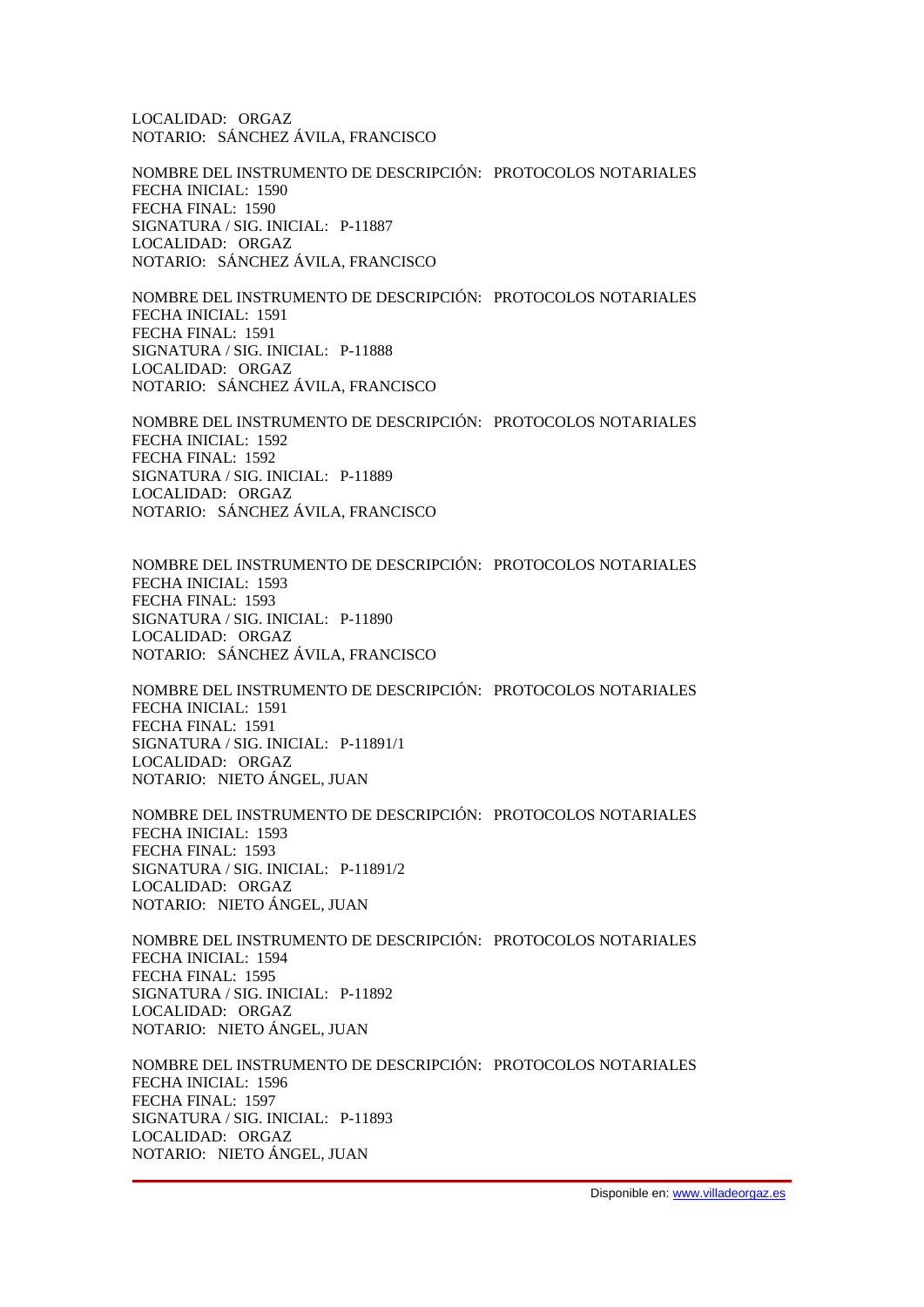NOMBRE DEL INSTRUMENTO DE DESCRIPCIÓN: PROTOCOLOS NOTARIALES FECHA INICIAL: 1598 FECHA FINAL: 1599 SIGNATURA / SIG. INICIAL: P-11894 LOCALIDAD: ORGAZ NOTARIO: NIETO ÁNGEL, JUAN

NOMBRE DEL INSTRUMENTO DE DESCRIPCIÓN: PROTOCOLOS NOTARIALES FECHA INICIAL: 1600 FECHA FINAL: 1601 SIGNATURA / SIG. INICIAL: P-11895 LOCALIDAD: ORGAZ NOTARIO: NIETO ÁNGEL, JUAN

NOMBRE DEL INSTRUMENTO DE DESCRIPCIÓN: PROTOCOLOS NOTARIALES FECHA INICIAL: 1602 FECHA FINAL: 1602 SIGNATURA / SIG. INICIAL: P-11896 LOCALIDAD: ORGAZ NOTARIO: NIETO ÁNGEL, JUAN

NOMBRE DEL INSTRUMENTO DE DESCRIPCIÓN: PROTOCOLOS NOTARIALES FECHA INICIAL: 1603 FECHA FINAL: 1603 SIGNATURA / SIG. INICIAL: P-11897 LOCALIDAD: ORGAZ NOTARIO: NIETO ÁNGEL, JUAN

NOMBRE DEL INSTRUMENTO DE DESCRIPCIÓN: PROTOCOLOS NOTARIALES FECHA INICIAL: 1604 FECHA FINAL: 1605 SIGNATURA / SIG. INICIAL: P-11898 LOCALIDAD: ORGAZ NOTARIO: NIETO ÁNGEL, JUAN

NOMBRE DEL INSTRUMENTO DE DESCRIPCIÓN: PROTOCOLOS NOTARIALES FECHA INICIAL: 1606 FECHA FINAL: 1607 SIGNATURA / SIG. INICIAL: P-11899 LOCALIDAD: ORGAZ NOTARIO: NIETO ÁNGEL, JUAN

NOMBRE DEL INSTRUMENTO DE DESCRIPCIÓN: PROTOCOLOS NOTARIALES FECHA INICIAL: 1594 FECHA FINAL: 1598 SIGNATURA / SIG. INICIAL: P-11900 LOCALIDAD: ORGAZ NOTARIO: GODARTE, LUIS

NOMBRE DEL INSTRUMENTO DE DESCRIPCIÓN: PROTOCOLOS NOTARIALES FECHA INICIAL: 1599 FECHA FINAL: 1602 SIGNATURA / SIG. INICIAL: P-11901/1 LOCALIDAD: ORGAZ NOTARIO: GODARTE, LUIS NOTAS: DE ENERO DE 1599 A FEBRERO DE 1602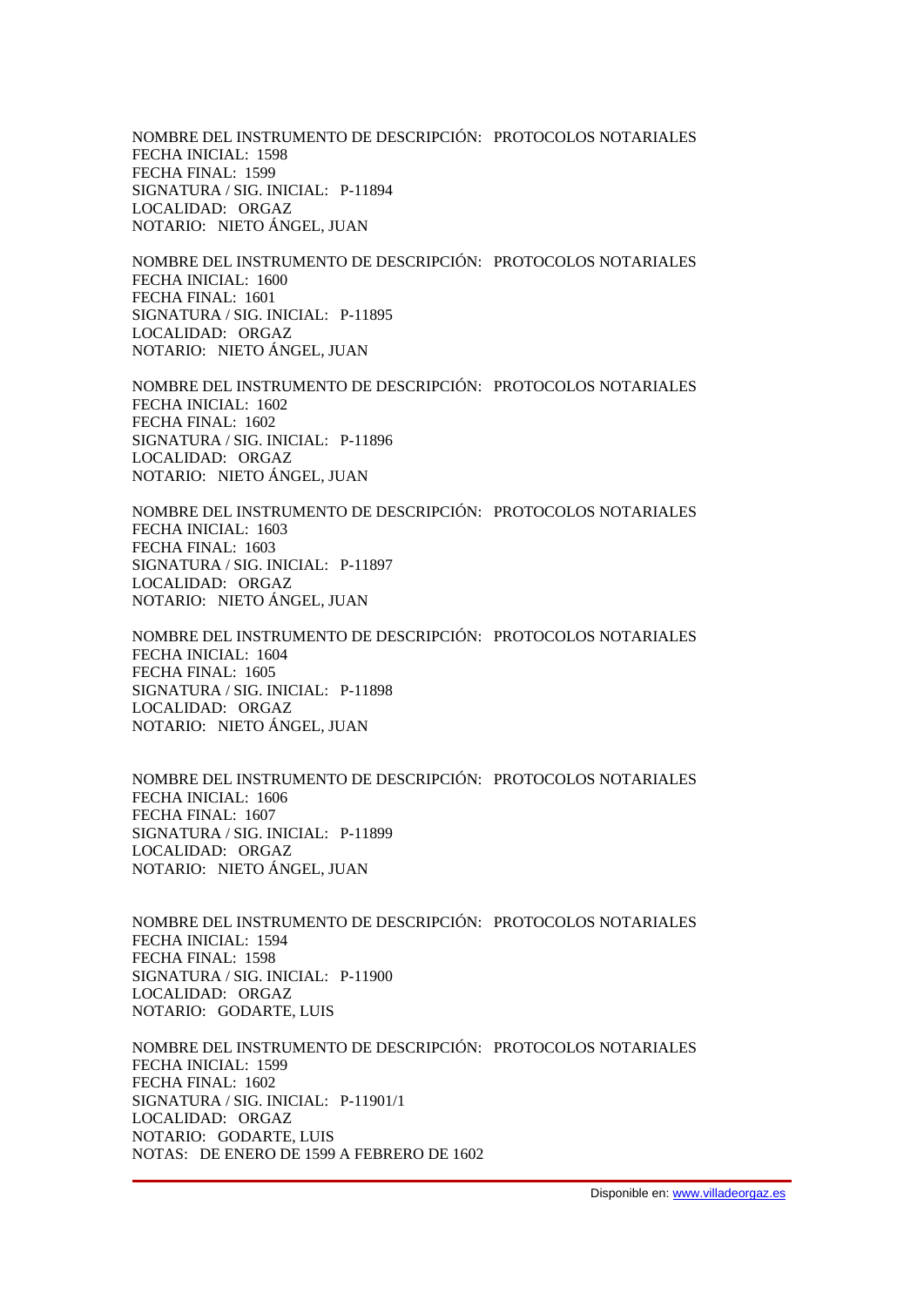NOMBRE DEL INSTRUMENTO DE DESCRIPCIÓN: PROTOCOLOS NOTARIALES FECHA INICIAL: 1602 FECHA FINAL: 1602 SIGNATURA / SIG. INICIAL: P-11901/2 LOCALIDAD: ORGAZ NOTARIO: GODARTE, LUIS NOTAS: DICIEMBRE

NOMBRE DEL INSTRUMENTO DE DESCRIPCIÓN: PROTOCOLOS NOTARIALES FECHA INICIAL: 1602 FECHA FINAL: 1602 SIGNATURA / SIG. INICIAL: P-11902/1 LOCALIDAD: ORGAZ NOTARIO: GODARTE, LUIS NOTAS: DE FEBRERO A DICIEMBRE

NOMBRE DEL INSTRUMENTO DE DESCRIPCIÓN: PROTOCOLOS NOTARIALES FECHA INICIAL: 1603 FECHA FINAL: 1603 SIGNATURA / SIG. INICIAL: P-11902/2 LOCALIDAD: ORGAZ NOTARIO: GODARTE, LUIS NOTAS: DE AGOSTO A DICIEMBRE

NOMBRE DEL INSTRUMENTO DE DESCRIPCIÓN: PROTOCOLOS NOTARIALES FECHA INICIAL: 1623 FECHA FINAL: 1623 SIGNATURA / SIG. INICIAL: P-11902/3 LOCALIDAD: ORGAZ NOTARIO: GODARTE, LUIS NOTAS: DE ENERO A MAYO

NOMBRE DEL INSTRUMENTO DE DESCRIPCIÓN: PROTOCOLOS NOTARIALES FECHA INICIAL: 1603 FECHA FINAL: 1603 SIGNATURA / SIG. INICIAL: P-11903/1 LOCALIDAD: ORGAZ NOTARIO: GODARTE, LUIS NOTAS: DE ENERO A JULIO

NOMBRE DEL INSTRUMENTO DE DESCRIPCIÓN: PROTOCOLOS NOTARIALES FECHA INICIAL: 1604 FECHA FINAL: 1607 SIGNATURA / SIG. INICIAL: P-11903/2 LOCALIDAD: ORGAZ NOTARIO: GODARTE, LUIS

NOMBRE DEL INSTRUMENTO DE DESCRIPCIÓN: PROTOCOLOS NOTARIALES FECHA INICIAL: 1609 FECHA FINAL: 1611 SIGNATURA / SIG. INICIAL: P-11904 LOCALIDAD: ORGAZ NOTARIO: GODARTE, LUIS

NOMBRE DEL INSTRUMENTO DE DESCRIPCIÓN: PROTOCOLOS NOTARIALES FECHA INICIAL: 1612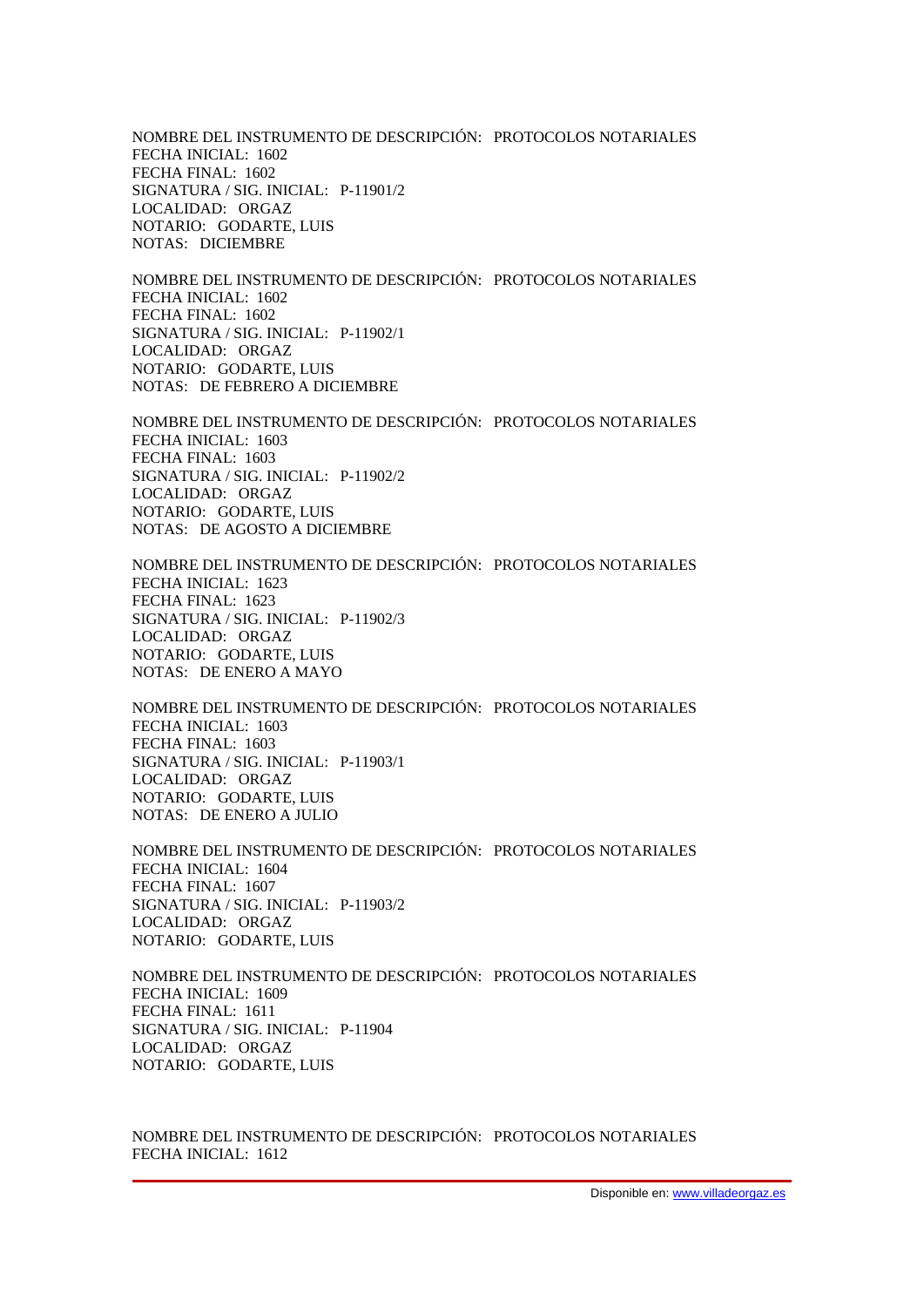FECHA FINAL: 1614 SIGNATURA / SIG. INICIAL: P-11905 LOCALIDAD: ORGAZ NOTARIO: GODARTE, LUIS

NOMBRE DEL INSTRUMENTO DE DESCRIPCIÓN: PROTOCOLOS NOTARIALES FECHA INICIAL: 1615 FECHA FINAL: 1620 SIGNATURA / SIG. INICIAL: P-11906 LOCALIDAD: ORGAZ NOTARIO: GODARTE, LUIS

NOMBRE DEL INSTRUMENTO DE DESCRIPCIÓN: PROTOCOLOS NOTARIALES FECHA INICIAL: 1623 FECHA FINAL: 1625 SIGNATURA / SIG. INICIAL: P-11907 LOCALIDAD: ORGAZ NOTARIO: GODARTE, LUIS NOTAS: DE MAYO A DICIEMBRE

NOMBRE DEL INSTRUMENTO DE DESCRIPCIÓN: PROTOCOLOS NOTARIALES FECHA INICIAL: 1626 FECHA FINAL: 1628 SIGNATURA / SIG. INICIAL: P-11908 LOCALIDAD: ORGAZ NOTARIO: GODARTE, LUIS

NOMBRE DEL INSTRUMENTO DE DESCRIPCIÓN: PROTOCOLOS NOTARIALES FECHA INICIAL: 1610 FECHA FINAL: 1610 SIGNATURA / SIG. INICIAL: P-11909 LOCALIDAD: ORGAZ NOTARIO: DOMÍNGUEZ, LUIS

NOMBRE DEL INSTRUMENTO DE DESCRIPCIÓN: PROTOCOLOS NOTARIALES FECHA INICIAL: 1611 FECHA FINAL: 1611 SIGNATURA / SIG. INICIAL: P-11910 LOCALIDAD: ORGAZ NOTARIO: DOMÍNGUEZ, LUIS

NOMBRE DEL INSTRUMENTO DE DESCRIPCIÓN: PROTOCOLOS NOTARIALES FECHA INICIAL: 1612 FECHA FINAL: 1612 SIGNATURA / SIG. INICIAL: P-11911 LOCALIDAD: ORGAZ NOTARIO: DOMÍNGUEZ, LUIS

NOMBRE DEL INSTRUMENTO DE DESCRIPCIÓN: PROTOCOLOS NOTARIALES FECHA INICIAL: 1613 FECHA FINAL: 1614 SIGNATURA / SIG. INICIAL: P-11912 LOCALIDAD: ORGAZ NOTARIO: DOMÍNGUEZ, LUIS

NOMBRE DEL INSTRUMENTO DE DESCRIPCIÓN: PROTOCOLOS NOTARIALES FECHA INICIAL: 1615 FECHA FINAL: 1616 SIGNATURA / SIG. INICIAL: P-11913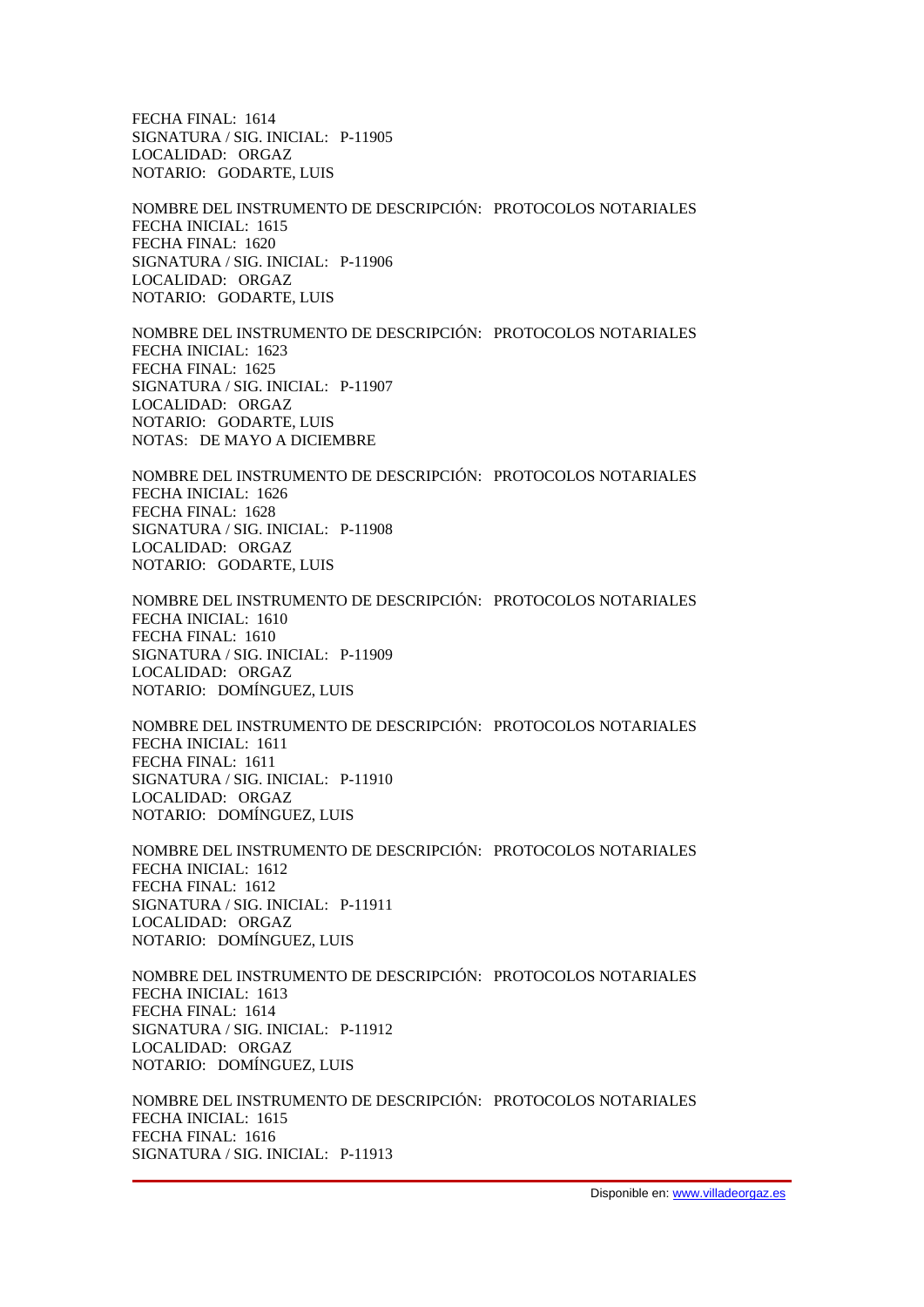LOCALIDAD: ORGAZ NOTARIO: DOMÍNGUEZ, LUIS

NOMBRE DEL INSTRUMENTO DE DESCRIPCIÓN: PROTOCOLOS NOTARIALES FECHA INICIAL: 1617 FECHA FINAL: 1617 SIGNATURA / SIG. INICIAL: P-11914 LOCALIDAD: ORGAZ NOTARIO: DOMÍNGUEZ, LUIS

NOMBRE DEL INSTRUMENTO DE DESCRIPCIÓN: PROTOCOLOS NOTARIALES FECHA INICIAL: 1618 FECHA FINAL: 1619 SIGNATURA / SIG. INICIAL: P-11915 LOCALIDAD: ORGAZ NOTARIO: DOMÍNGUEZ, LUIS

NOMBRE DEL INSTRUMENTO DE DESCRIPCIÓN: PROTOCOLOS NOTARIALES FECHA INICIAL: 1620 FECHA FINAL: 1620 SIGNATURA / SIG. INICIAL: P-11916 LOCALIDAD: ORGAZ NOTARIO: DOMÍNGUEZ, LUIS

NOMBRE DEL INSTRUMENTO DE DESCRIPCIÓN: PROTOCOLOS NOTARIALES FECHA INICIAL: 1621 FECHA FINAL: 1621 SIGNATURA / SIG. INICIAL: P-11917 LOCALIDAD: ORGAZ NOTARIO: DOMÍNGUEZ, LUIS

NOMBRE DEL INSTRUMENTO DE DESCRIPCIÓN: PROTOCOLOS NOTARIALES FECHA INICIAL: 1622 FECHA FINAL: 1622 SIGNATURA / SIG. INICIAL: P-11918 LOCALIDAD: ORGAZ NOTARIO: DOMÍNGUEZ, LUIS

NOMBRE DEL INSTRUMENTO DE DESCRIPCIÓN: PROTOCOLOS NOTARIALES FECHA INICIAL: 1625 FECHA FINAL: 1625 SIGNATURA / SIG. INICIAL: P-11919 LOCALIDAD: ORGAZ NOTARIO: DOMÍNGUEZ, LUIS

NOMBRE DEL INSTRUMENTO DE DESCRIPCIÓN: PROTOCOLOS NOTARIALES FECHA INICIAL: 1627 FECHA FINAL: 1628 SIGNATURA / SIG. INICIAL: P-11921 LOCALIDAD: ORGAZ NOTARIO: DOMÍNGUEZ, LUIS

NOMBRE DEL INSTRUMENTO DE DESCRIPCIÓN: PROTOCOLOS NOTARIALES FECHA INICIAL: 1629 FECHA FINAL: 1629 SIGNATURA / SIG. INICIAL: P-11922 LOCALIDAD: ORGAZ NOTARIO: DOMÍNGUEZ, LUIS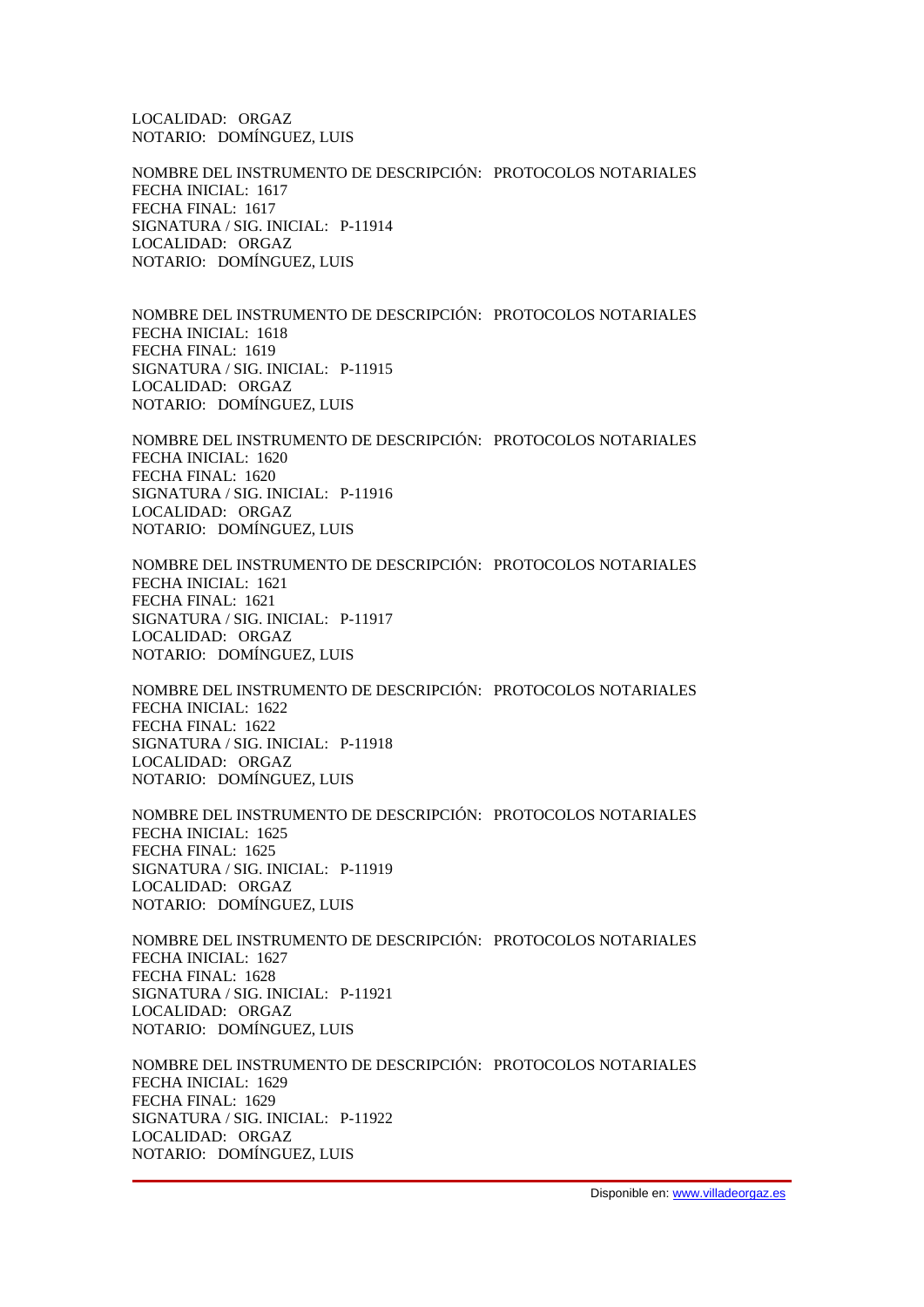NOMBRE DEL INSTRUMENTO DE DESCRIPCIÓN: PROTOCOLOS NOTARIALES FECHA INICIAL: 1630 FECHA FINAL: 1631 SIGNATURA / SIG. INICIAL: P-11923 LOCALIDAD: ORGAZ NOTARIO: DOMÍNGUEZ, LUIS

NOMBRE DEL INSTRUMENTO DE DESCRIPCIÓN: PROTOCOLOS NOTARIALES FECHA INICIAL: 1621 FECHA FINAL: 1621 SIGNATURA / SIG. INICIAL: P-11924 LOCALIDAD: ORGAZ NOTARIO: TORRIJANO, SEBASTIÁN

NOMBRE DEL INSTRUMENTO DE DESCRIPCIÓN: PROTOCOLOS NOTARIALES FECHA INICIAL: 1625 FECHA FINAL: 1626 SIGNATURA / SIG. INICIAL: P-11925/1 LOCALIDAD: ORGAZ NOTARIO: MORENO, ALFONSO

NOMBRE DEL INSTRUMENTO DE DESCRIPCIÓN: PROTOCOLOS NOTARIALES FECHA INICIAL: 1635 FECHA FINAL: 1637 SIGNATURA / SIG. INICIAL: P-11925/2 LOCALIDAD: ORGAZ NOTARIO: MORENO, ALFONSO

NOMBRE DEL INSTRUMENTO DE DESCRIPCIÓN: PROTOCOLOS NOTARIALES FECHA INICIAL: 1629 FECHA FINAL: 1629 SIGNATURA / SIG. INICIAL: P-11926 LOCALIDAD: ORGAZ NOTARIO: MORENO, ALFONSO

NOMBRE DEL INSTRUMENTO DE DESCRIPCIÓN: PROTOCOLOS NOTARIALES FECHA INICIAL: 1630 FECHA FINAL: 1631 SIGNATURA / SIG. INICIAL: P-11927 LOCALIDAD: ORGAZ NOTARIO: MORENO, ALFONSO

NOMBRE DEL INSTRUMENTO DE DESCRIPCIÓN: PROTOCOLOS NOTARIALES FECHA INICIAL: 1632 FECHA FINAL: 1632 SIGNATURA / SIG. INICIAL: P-11928 LOCALIDAD: ORGAZ NOTARIO: MORENO, ALFONSO

NOMBRE DEL INSTRUMENTO DE DESCRIPCIÓN: PROTOCOLOS NOTARIALES FECHA INICIAL: 1633 FECHA FINAL: 1634 SIGNATURA / SIG. INICIAL: P-11929 LOCALIDAD: ORGAZ NOTARIO: MORENO, ALFONSO